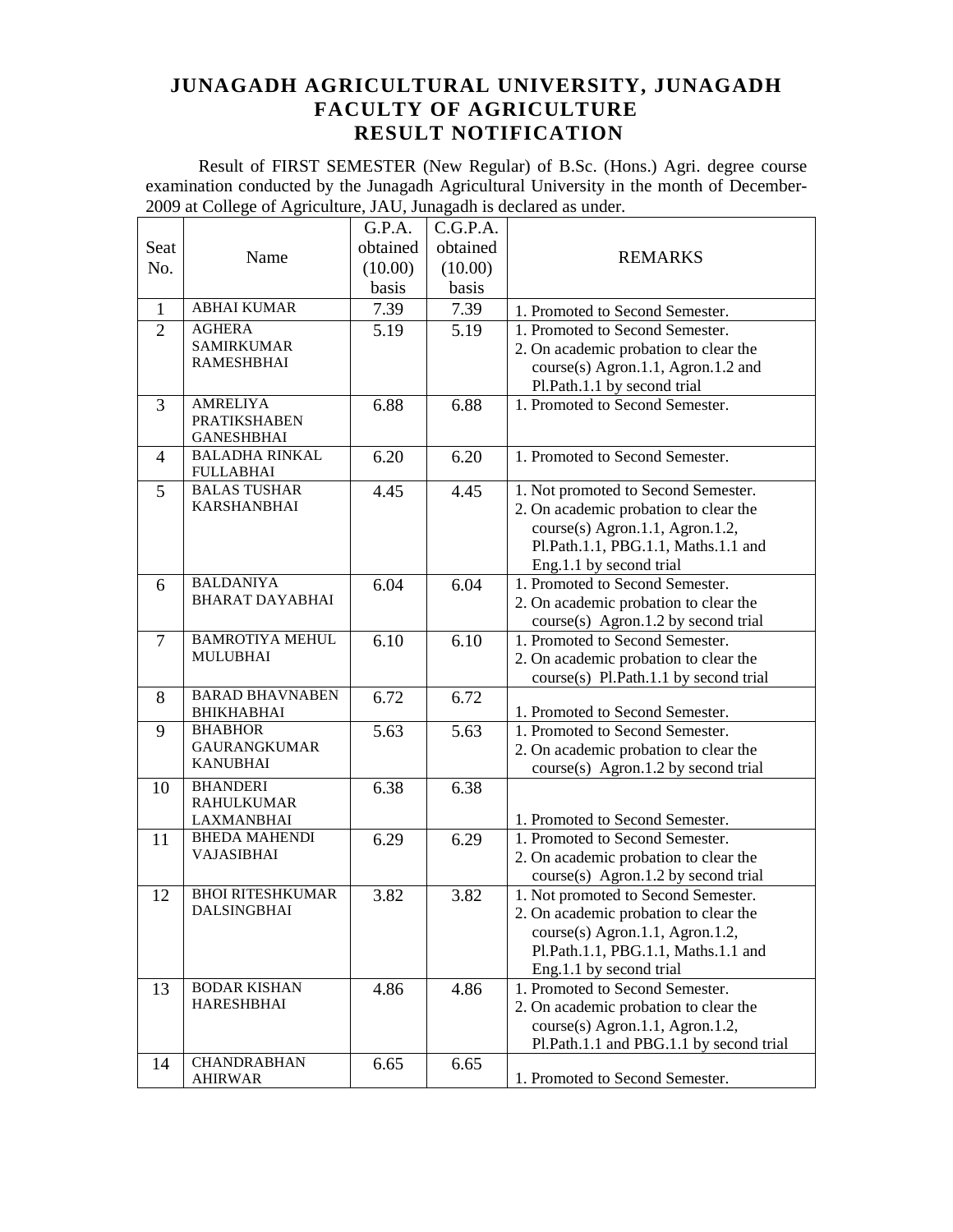First Sem. (New Reg.) B.Sc. (Hons.) Agri. 2

| 15 | <b>CHAREL</b>                           | 4.34 | 4.34              | 1. Not promoted to Second Semester.       |
|----|-----------------------------------------|------|-------------------|-------------------------------------------|
|    | <b>JIGNESHKUMAR</b>                     |      |                   | 2. On academic probation to clear the     |
|    | <b>MAHENDRASINH</b>                     |      |                   | course(s) Agron.1.1, Agron.1.2,           |
|    |                                         |      |                   | Pl.Path.1.1, Maths.1.1 and Eng.1.1 by     |
|    |                                         |      |                   | second trial                              |
| 16 | <b>CHAVADA</b>                          | 5.71 | 5.71              | 1. Promoted to Second Semester.           |
|    | <b>JAGDISHKUMAR</b>                     |      |                   | 2. On academic probation to clear the     |
|    | <b>NARANBHAI</b>                        |      |                   | course(s) Agron.1.2 by second trial       |
| 17 | <b>CHAVADHARI</b>                       | 4.67 | 4.67              | 1. Promoted to Second Semester.           |
|    | <b>VINODBHAI</b>                        |      |                   | 2. On academic probation to clear the     |
|    | <b>MAGANBHAI</b>                        |      |                   | course(s) Agron.1.1, Agron.1.2 and        |
|    |                                         |      |                   | Pl.Path.1.1 by second trial               |
| 18 | <b>CHHATROLA</b>                        | 6.08 | 6.08              | 1. Promoted to Second Semester.           |
|    | <b>JAYDEEP</b>                          |      |                   |                                           |
|    | <b>CHANDULAL</b>                        |      |                   |                                           |
| 19 | <b>CHHODAVADIYA</b>                     | 7.00 | 7.00              | 1. Promoted to Second Semester.           |
|    | <b>HEPILKUMAR</b><br><b>JAYSUKHBHAI</b> |      |                   |                                           |
| 20 | <b>CHOTHANI</b>                         | 5.53 | 5.53              | 1. Promoted to Second Semester.           |
|    | <b>RAVIKUMAR</b>                        |      |                   | 2. On academic probation to clear the     |
|    | <b>VALLABHBHAI</b>                      |      |                   | course(s) Pl.Path.1.1 by second trial     |
| 21 | <b>CHOVATIYA VIRAL</b>                  | 6.25 | 6.25              |                                           |
|    | MANSUKHBHAI                             |      |                   | 1. Promoted to Second Semester.           |
| 22 | <b>DALVADI ANKUR</b>                    | 3.92 | $\overline{3.92}$ | 1. Not promoted to Second Semester.       |
|    | <b>CHANDULAL</b>                        |      |                   | 2. On academic probation to clear the     |
|    |                                         |      |                   | course(s) Agron.1.1, Agron.1.2,           |
|    |                                         |      |                   | Pl.Path.1.1, Hort.1.1, PBG.1.1 and        |
|    |                                         |      |                   | Eng.1.1 by second trial                   |
| 23 | <b>DAMOR KAVITA</b>                     | 5.60 | $\overline{5.60}$ | 1. Promoted to Second Semester.           |
|    | <b>SAMSUBHAI</b>                        |      |                   | 2. On academic probation to clear the     |
|    |                                         |      |                   | course(s) Agron.1.2 and Maths.1.1 by      |
|    |                                         |      |                   | second trial                              |
| 24 | <b>DAVE</b>                             | 5.04 | 5.04              | 1. Promoted to Second Semester.           |
|    | <b>VISHALKUMAR</b>                      |      |                   | 2. On academic probation to clear the     |
|    | <b>CHANDULAL</b>                        |      |                   | course(s) Agron.1.1, Agron.1.2 and        |
|    |                                         |      |                   | Pl.Path.1.1 by second trial               |
| 25 | DER MAYURKUMAR                          | 5.33 | 5.33              | 1. Promoted to Second Semester.           |
|    | <b>LAKHABHAI</b>                        |      |                   | 2. On academic probation to clear the     |
|    |                                         |      |                   | course(s) Agron.1.2, Pl.Path.1.1 and      |
|    |                                         |      |                   | Maths.1.1 by second trial                 |
| 26 | <b>DESAI ARPANA</b>                     | 5.71 | 5.71              | 1. Promoted to Second Semester.           |
|    | <b>JAYANTILAL</b>                       |      |                   | 2. On academic probation to clear the     |
|    |                                         |      |                   | course(s) Agron.1.2 by second trial       |
| 27 | DEV KISHAN                              | 7.87 | 7.87              | 1. Promoted to Second Semester.           |
| 28 | <b>DHADHAL</b>                          | 0.00 | 0.00              | 1. Not promoted to Second Semester.       |
|    | <b>PARASBEN</b>                         |      |                   | 2. On academic probation to clear all the |
|    | MANGALUBHAI                             |      |                   | course(s) except P.E.1.1 by second trial  |
| 29 | <b>DHARAIYA</b>                         | 6.97 | 6.97              |                                           |
|    | <b>BHARGAVBHAI</b>                      |      |                   |                                           |
|    | <b>KHETABHAI</b>                        |      |                   | 1. Promoted to Second Semester.           |
| 30 | <b>DHODIA ARPIT</b>                     | 4.68 | 4.68              | 1. Promoted to Second Semester.           |
|    | <b>JAGDISHBHAI</b>                      |      |                   | 2. On academic probation to clear the     |
|    |                                         |      |                   | course(s) Agron.1.1, Agron.1.2,           |
|    |                                         |      |                   | Pl.Path.1.1 and Maths.1.1 by second trial |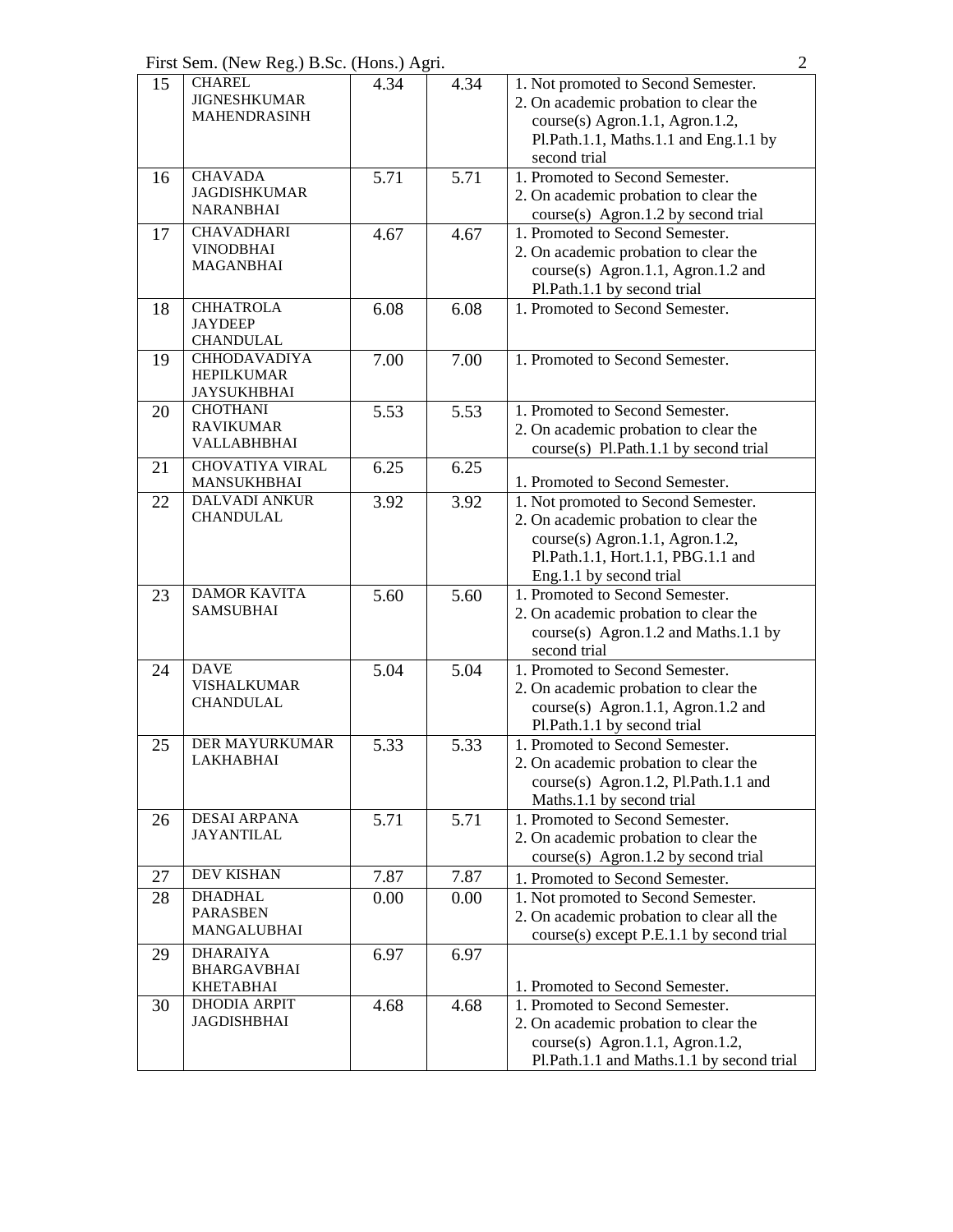First Sem. (New Reg.) B.Sc. (Hons.) Agri. 3

| 31 | <b>DHOLA</b>                                 | 3.81 | 3.81 | 1. Not promoted to Second Semester.   |
|----|----------------------------------------------|------|------|---------------------------------------|
|    | <b>PRADIPKUMAR</b>                           |      |      | 2. On academic probation to clear the |
|    | <b>HARSURBHAI</b>                            |      |      | course(s) Agron.1.1, Agron.1.2,       |
|    |                                              |      |      | Ag.Chem.1.1, Pl.Path.1.1, Hort.1.1,   |
|    |                                              |      |      | PBG.1.1, Maths.1.1 and Ag.Stat.1.1 by |
|    |                                              |      |      | second trial                          |
| 32 | <b>DIKSHA PATEL</b>                          | 8.28 | 8.28 | 1. Promoted to Second Semester.       |
| 33 | <b>GADHIYA CHIRAG</b><br><b>CHANDUBHAI</b>   | 6.34 | 6.34 | 1. Promoted to Second Semester.       |
| 34 | <b>GOJIYA SOMAT</b>                          | 5.29 | 5.29 | 1. Promoted to Second Semester.       |
|    | <b>KARABHAI</b>                              |      |      | 2. On academic probation to clear the |
|    |                                              |      |      | course(s) Agron.1.2 and Maths.1.1 by  |
|    |                                              |      |      | second trial                          |
| 35 | <b>HADIYA JYOTI</b>                          | 6.25 | 6.25 | 1. Promoted to Second Semester.       |
|    | MANGALBHAI                                   |      |      |                                       |
| 36 | <b>HADIYA LATA</b>                           | 6.93 | 6.93 | 1. Promoted to Second Semester.       |
|    | <b>HAKABHAI</b>                              |      |      |                                       |
| 37 | <b>HARI MOHAN</b>                            | 6.80 | 6.80 | 1. Promoted to Second Semester.       |
|    | <b>MEENA</b><br><b>HARIYANI</b>              |      |      |                                       |
| 38 | <b>TRUPTIBEN</b>                             | 3.60 | 3.60 | 1. Not promoted to Second Semester.   |
|    | <b>JAMNADAS</b>                              |      |      | 2. On academic probation to clear the |
|    |                                              |      |      | course(s) Agron.1.1, Agron.1.2,       |
|    |                                              |      |      | Ag.Chem.1.1, Pl.Path.1.1, PBG.1.1 and |
|    |                                              |      |      | Maths.1.1 by second trial             |
| 39 | <b>HIRAPARA VAISHALI</b><br><b>ASHOKBHAI</b> | 6.29 | 6.29 | 1. Promoted to Second Semester.       |
| 40 | <b>JADAV</b>                                 | 5.98 | 5.98 | 1. Promoted to Second Semester.       |
|    | <b>DHARMESHKUMAR</b>                         |      |      | 2. On academic probation to clear the |
|    | <b>VRAJLAL</b>                               |      |      | course(s) Pl.Path.1.1 by second trial |
| 41 | <b>JADAV JAYESHBHAI</b>                      | 6.18 | 6.18 |                                       |
|    | <b>VINUBHAI</b>                              |      |      | 1. Promoted to Second Semester.       |
| 42 | <b>JADAV</b>                                 | 3.07 | 3.07 | 1. Not promoted to Second Semester.   |
|    | <b>RITESHKUMAR</b>                           |      |      | 2. On academic probation to clear the |
|    | HEMENDRABHAI                                 |      |      | course(s) Agron.1.1, Agron.1.2,       |
|    |                                              |      |      | Ag.Chem.1.1, Pl.Path.1.1, Hort.1.1,   |
|    |                                              |      |      | PBG.1.1 and Maths.1.1 by second trial |
| 43 | <b>JALANDRA</b>                              | 6.55 | 6.55 | 1. Promoted to Second Semester.       |
|    | AKASHBHAI                                    |      |      |                                       |
|    | RANCHHODBHAI<br>KALSARIYA MAHESH             |      |      | 1. Promoted to Second Semester.       |
| 44 | <b>CHHAGANBHAI</b>                           | 6.76 | 6.76 |                                       |
| 45 | <b>KAMALIYA</b>                              | 7.67 | 7.67 | 1. Promoted to Second Semester.       |
|    | RANCHHODBHAI<br><b>PUNABHAI</b>              |      |      |                                       |
| 46 | <b>KAPURIYA BHAVIN</b>                       | 6.37 | 6.37 | 1. Promoted to Second Semester.       |
|    | <b>DINESHBHAI</b>                            |      |      |                                       |
| 47 | KAVA KHYATIBEN                               | 7.14 | 7.14 | 1. Promoted to Second Semester.       |
|    | PRAFULBHAI                                   |      |      |                                       |
| 48 | KAVAD NITINBHAI<br><b>BHOPABHAI</b>          | 6.79 | 6.79 | 1. Promoted to Second Semester.       |
| 49 | <b>KAVAR</b>                                 | 4.55 | 4.55 | 1. Not promoted to Second Semester.   |
|    | <b>NIKUNJKUMAR</b>                           |      |      | 2. On academic probation to clear the |
|    | <b>RAMESHBHAI</b>                            |      |      | course(s) Agron.1.1, Agron.1.2,       |
|    |                                              |      |      | Pl.Path.1.1, PBG.1.1 and Maths.1.1 by |
|    |                                              |      |      | second trial                          |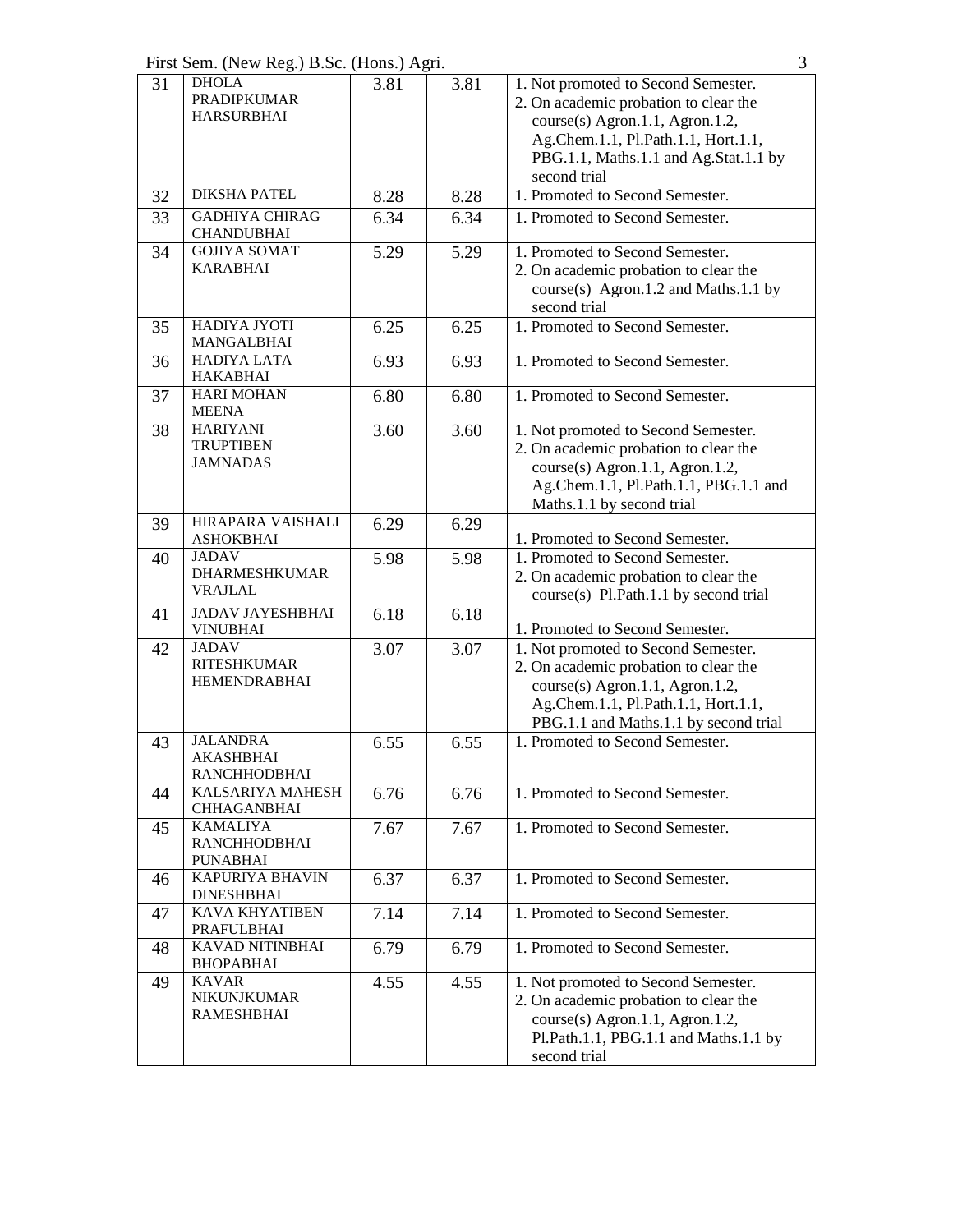First Sem. (New Reg.) B.Sc. (Hons.) Agri. 4

| 50 | <b>KAVATHIA HARESH</b><br><b>HIMMATBHAI</b>             | 3.82 | 3.82 | 1. Not promoted to Second Semester.<br>2. On academic probation to clear the<br>course(s) Agron.1.1, Agron.1.2,<br>Pl.Path.1.1, PBG.1.1, Maths.1.1,<br>Ag.Stat.1.1 and Eng.1.1 by second trial |
|----|---------------------------------------------------------|------|------|------------------------------------------------------------------------------------------------------------------------------------------------------------------------------------------------|
| 51 | <b>KHORAJIYA</b><br><b>KUTBUDIN</b><br><b>USMANGANI</b> | 5.20 | 5.20 | 1. Promoted to Second Semester.<br>2. On academic probation to clear the<br>course(s) Agron.1.1, Agron.1.2 and<br>Pl.Path.1.1 by second trial                                                  |
| 52 | KOLI RAGHUBHAI<br><b>BALABHAI</b>                       | 6.49 | 6.49 | 1. Promoted to Second Semester.                                                                                                                                                                |
| 53 | KOTHIYA ANKUR<br><b>JAYANTIBHAI</b>                     | 4.32 | 4.32 | 1. Promoted to Second Semester.<br>2. On academic probation to clear the<br>$course(s)$ Agron.1.1, Agron.1.2,<br>Pl.Path.1.1 and PBG.1.1 by second trial                                       |
| 54 | <b>LAKHLANI ANURAG</b><br><b>MUKESHBHAI</b>             | 4.15 | 4.15 | 1. Not promoted to Second Semester.<br>2. On academic probation to clear the<br>course(s) Agron.1.1, Agron.1.2,<br>Pl.Path.1.1, Hort.1.1, PBG.1.1 and<br>Maths.1.1 by second trial             |
| 55 | <b>MACHHAR</b><br>VIJENDRAKUMAR<br><b>BHIKHABHAI</b>    | 2.66 | 2.66 | 1. Not promoted to Second Semester.<br>2. On academic probation to clear all the<br>course(s) except P.E.1.1 by second trial                                                                   |
| 56 | <b>MAHETA POOJABEN</b><br><b>VINODRAY</b>               | 4.93 | 4.93 | 1. Promoted to Second Semester.<br>2. On academic probation to clear the<br>course(s) Agron.1.1, Agron.1.2,<br>Pl.Path.1.1 and Eng.1.1 by second trial                                         |
| 57 | <b>MAKWANA ANKITA</b><br><b>RAMESHKUMAR</b>             | 6.82 | 6.82 | 1. Promoted to Second Semester.                                                                                                                                                                |
| 58 | <b>MARKANA JIGNESH</b><br><b>GORDHANBHAI</b>            | 6.09 | 6.09 | 1. Promoted to Second Semester.                                                                                                                                                                |
| 59 | MER ASHOK NARSHI                                        | 4.99 | 4.99 | 1. Promoted to Second Semester.<br>2. On academic probation to clear the<br>course(s) Agron.1.1, Pl.Path.1.1,<br>Maths.1.1 and Ag.Stat.1.1 by second trial                                     |
| 60 | <b>MITESH KUMAR</b><br><b>GODHASARA</b>                 | 7.14 | 7.14 | 1. Promoted to Second Semester.                                                                                                                                                                |
| 61 | MORDAV KANJI<br><b>HIRABHAI</b>                         | 4.75 | 4.75 | 1. Promoted to Second Semester.<br>2. On academic probation to clear the<br>course(s) Agron.1.1, Agron.1.2,<br>Pl.Path.1.1 and Maths.1.1 by second trial                                       |
| 62 | <b>MORI VAISHALI</b><br><b>KALUSINH</b>                 | 6.76 | 6.76 | 1. Promoted to Second Semester.                                                                                                                                                                |
| 63 | MUNGALPARA<br>CHIRAG GOKALBHAI                          | 5.88 | 5.88 | 1. Promoted to Second Semester.                                                                                                                                                                |
| 64 | NANDANIYA KISHOR<br><b>UGABHAI</b>                      | 5.97 | 5.97 | 1. Promoted to Second Semester.<br>2. On academic probation to clear the<br>course(s) Agron.1.2 and Pl.Path.1.1 by<br>second trial                                                             |
| 65 | PAMPANIYA ARASHI<br><b>GOVINDBHAI</b>                   | 4.61 | 4.61 | 1. Not promoted to Second Semester.<br>2. On academic probation to clear the<br>course(s) Agron.1.1, Agron.1.2,<br>Pl.Path.1.1, PBG.1.1 and Maths.1.1 by<br>second trial                       |
| 66 | <b>PANSURIYA</b><br>KALPESH RAVJIBHAI                   | 5.29 | 5.29 | 1. Promoted to Second Semester.<br>2. On academic probation to clear the<br>course(s) Agron.1.1 and Pl.Path.1.1 by<br>second trial                                                             |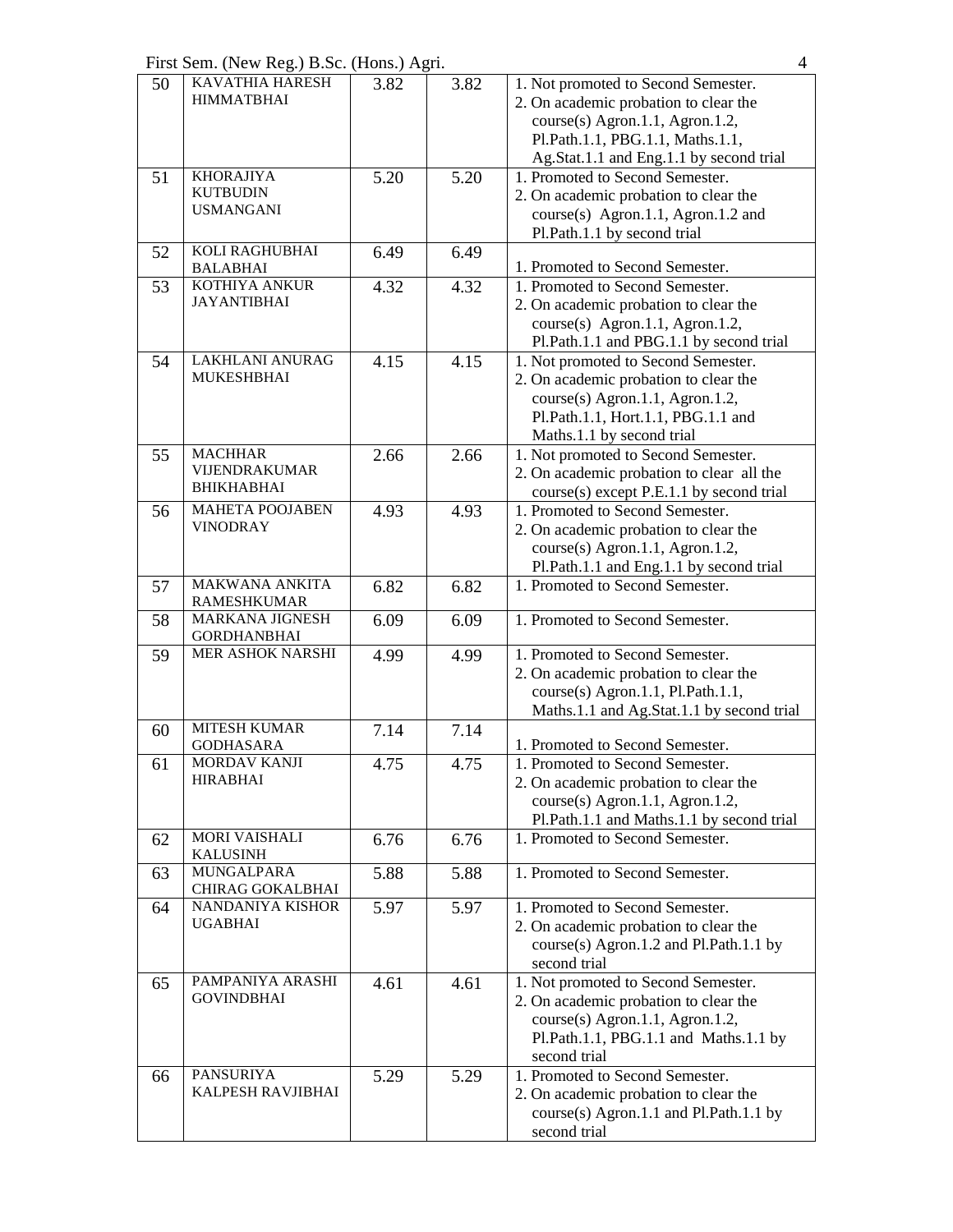First Sem. (New Reg.) B.Sc. (Hons.) Agri. 5

| 67 | <b>PAREKH</b><br><b>KIRITKUMAR</b><br><b>MANILAL</b>         | 5.23 | 5.23 | 1. Promoted to Second Semester.<br>2. On academic probation to clear the<br>course(s) Agron.1.1, Agron.1.2 and<br>Pl.Path.1.1 by second trial                                                                   |
|----|--------------------------------------------------------------|------|------|-----------------------------------------------------------------------------------------------------------------------------------------------------------------------------------------------------------------|
| 68 | <b>PARGI</b><br><b>SANJAYKUMAR</b><br><b>RAVAJIBHAI</b>      | 3.23 | 3.23 | 1. Not promoted to Second Semester.<br>2. On academic probation to clear the<br>course(s) Agron.1.1, Agron.1.2,<br>Ag.Chem.1.1, Pl.Path.1.1, Hort.1.1,<br>PBG.1.1, Maths.1.1 and Ag.Stat.1.1 by<br>second trial |
| 69 | <b>PARMAR SANJAY</b><br><b>KANJIBHAI</b>                     | 5.00 | 5.00 | 1. Promoted to Second Semester.<br>2. On academic probation to clear the<br>course(s) Agron.1.1, Agron.1.2 and<br>Pl.Path.1.1 by second trial                                                                   |
| 70 | <b>PATEL</b><br><b>BHAVESHKUMAR</b><br><b>ASHOKBHAI</b>      | 5.46 | 5.46 | 1. Promoted to Second Semester.<br>2. On academic probation to clear the<br>course(s) Agron.1.2, Pl.Path.1.1 and<br>Maths.1.1 by second trial                                                                   |
| 71 | <b>PATEL RAJESH</b><br><b>HARIBHAI</b>                       | 4.51 | 4.51 | 1. Not promoted to Second Semester.<br>2. On academic probation to clear the<br>course(s) Agron.1.1, Agron.1.2,<br>Pl.Path.1.1, PBG.1.1 and Maths.1.1 by<br>second trial                                        |
| 72 | <b>RAIYANI NOOTAN</b><br><b>PARSOTAMBHAI</b>                 | 5.58 | 5.58 | 1. Promoted to Second Semester.<br>2. On academic probation to clear the<br>course(s) Agron.1.2 by second trial                                                                                                 |
| 73 | <b>RAJPUT</b><br><b>RUDRADATSINH</b><br><b>PRATAPSINH</b>    | 5.15 | 5.15 | 1. Promoted to Second Semester.<br>2. On academic probation to clear the<br>course(s) Agron.1.1, Agron.1.2 and<br>Pl.Path.1.1 by second trial                                                                   |
| 74 | <b>RAKHOLIYA</b><br><b>ANILKUMAR</b><br><b>GORDHANBHAI</b>   | 3.80 | 3.80 | 1. Not promoted to Second Semester.<br>2. On academic probation to clear the<br>course(s) Agron.1.1, Agron.1.2,<br>Pl.Path.1.1, Hort.1.1, PBG.1.1 and<br>Maths.1.1 by second trial                              |
| 75 | <b>RATHOD</b><br><b>JYOTIKABEN</b><br>GANDALAL               | 5.59 | 5.59 | 1. Promoted to Second Semester.<br>2. On academic probation to clear the<br>course(s) Agron.1.2 by second trial                                                                                                 |
| 76 | <b>RATHWA</b><br><b>ALPESHBHAI</b><br><b>DAMABHAI</b>        | 4.35 | 4.35 | 1. Not promoted to Second Semester.<br>2. On academic probation to clear the<br>$course(s)$ Agron.1.1, Agron.1.2,<br>Pl.Path.1.1, PBG.1.1, Maths.1.1 and<br>Eng.1.1 by second trial                             |
| 77 | <b>SAVALIYA</b><br><b>DHARMESHKUMAR</b><br><b>VASANTBHAI</b> | 5.89 | 5.89 | 1. Promoted to Second Semester.                                                                                                                                                                                 |
| 78 | SAVALIYA VISHAL<br><b>ARVINDBHAI</b>                         | 6.65 | 6.65 | 1. Promoted to Second Semester.                                                                                                                                                                                 |
| 79 | <b>SHAH SIDDHI</b><br>HITENDRAKUMAR                          | 6.32 | 6.32 | 1. Promoted to Second Semester.                                                                                                                                                                                 |
| 80 | THUMBER BHARGAV<br><b>RAMESHBHAI</b>                         | 6.00 | 6.00 | 1. Promoted to Second Semester.                                                                                                                                                                                 |
| 81 | <b>THUMMAR</b><br><b>CHIRAGKUMAR</b><br><b>UKABHAI</b>       | 5.34 | 5.34 | 1. Promoted to Second Semester.<br>2. On academic probation to clear the<br>course(s) Agron.1.2 and Pl.Path.1.1 by<br>second trial                                                                              |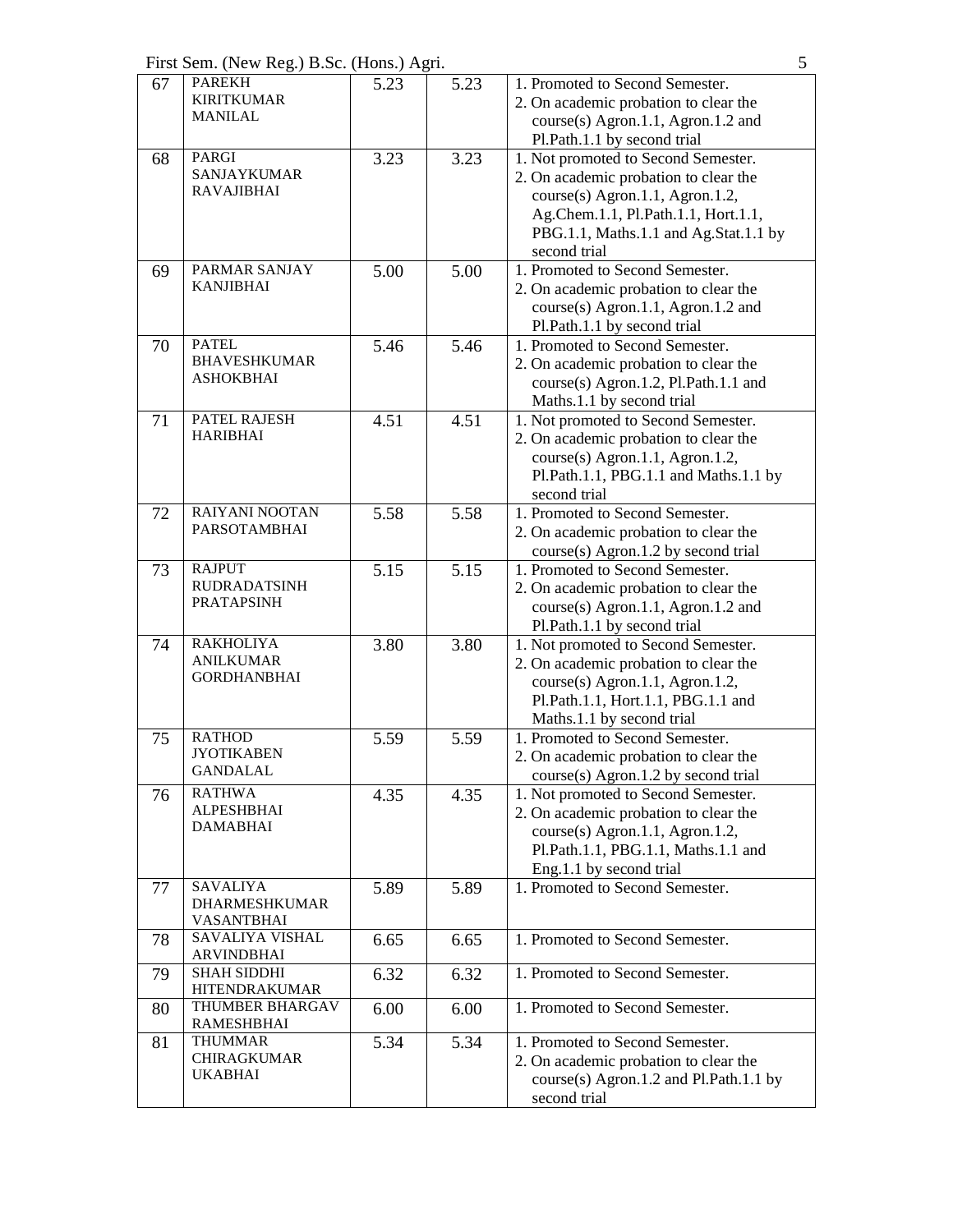First Sem. (New Reg.) B.Sc. (Hons.) Agri. 6

| 82 | UKANI PIYUSH         | 5.08 | 5.08 | 1. Promoted to Second Semester.         |
|----|----------------------|------|------|-----------------------------------------|
|    | <b>KANTILAL</b>      |      |      | 2. On academic probation to clear the   |
|    |                      |      |      | course(s) Agron.1.1, Agron.1.2 and      |
|    |                      |      |      | Pl.Path.1.1 by second trial             |
| 83 | <b>VADALIA</b>       | 6.60 | 6.60 |                                         |
|    | <b>JAYDEEPKUMAR</b>  |      |      |                                         |
|    | <b>JAYANTILAL</b>    |      |      | 1. Promoted to Second Semester.         |
| 84 | <b>VAGHELA</b>       | 5.36 | 5.36 | 1. Promoted to Second Semester.         |
|    | <b>TUSHARKUMAR</b>   |      |      | 2. On academic probation to clear the   |
|    | <b>DHIRUBHAI</b>     |      |      | course(s) Agron.1.1, Agron.1.2 and      |
|    |                      |      |      | Pl.Path.1.1 by second trial             |
| 85 | <b>VALA SHIVARAJ</b> | 6.28 | 6.28 |                                         |
|    | <b>DADUBHAI</b>      |      |      | 1. Promoted to Second Semester.         |
| 86 | <b>VEN</b>           | 4.77 | 4.77 | 1. Promoted to Second Semester.         |
|    | <b>KALPESHKUMAR</b>  |      |      | 2. On academic probation to clear the   |
|    | <b>SHIVRAMBHAI</b>   |      |      | course(s) Agron.1.1, Agron.1.2,         |
|    |                      |      |      | Pl.Path.1.1 and PBG.1.1 by second trial |
| 87 | <b>VIJAY KUMAR</b>   | 8.45 | 8.45 | 1. Promoted to Second Semester.         |
| 88 | ZALA RANJITKUMAR     | 5.86 | 5.86 | 1. Promoted to Second Semester.         |
|    | <b>SAVDAS</b>        |      |      |                                         |

No. JAU / REG / EXAM / T-2 / 676-78/ 2010 **REGISTRAR** Date: 11/02/2010

- 1. The Principal, College of Agriculture, JAU, Junagadh (5 copies)<br>2. The Director of Students Welfare, JAU, Junagadh
- 2. The Director of Students Welfare, JAU, Junagadh<br>3. Table-4 of this branch
- Table-4 of this branch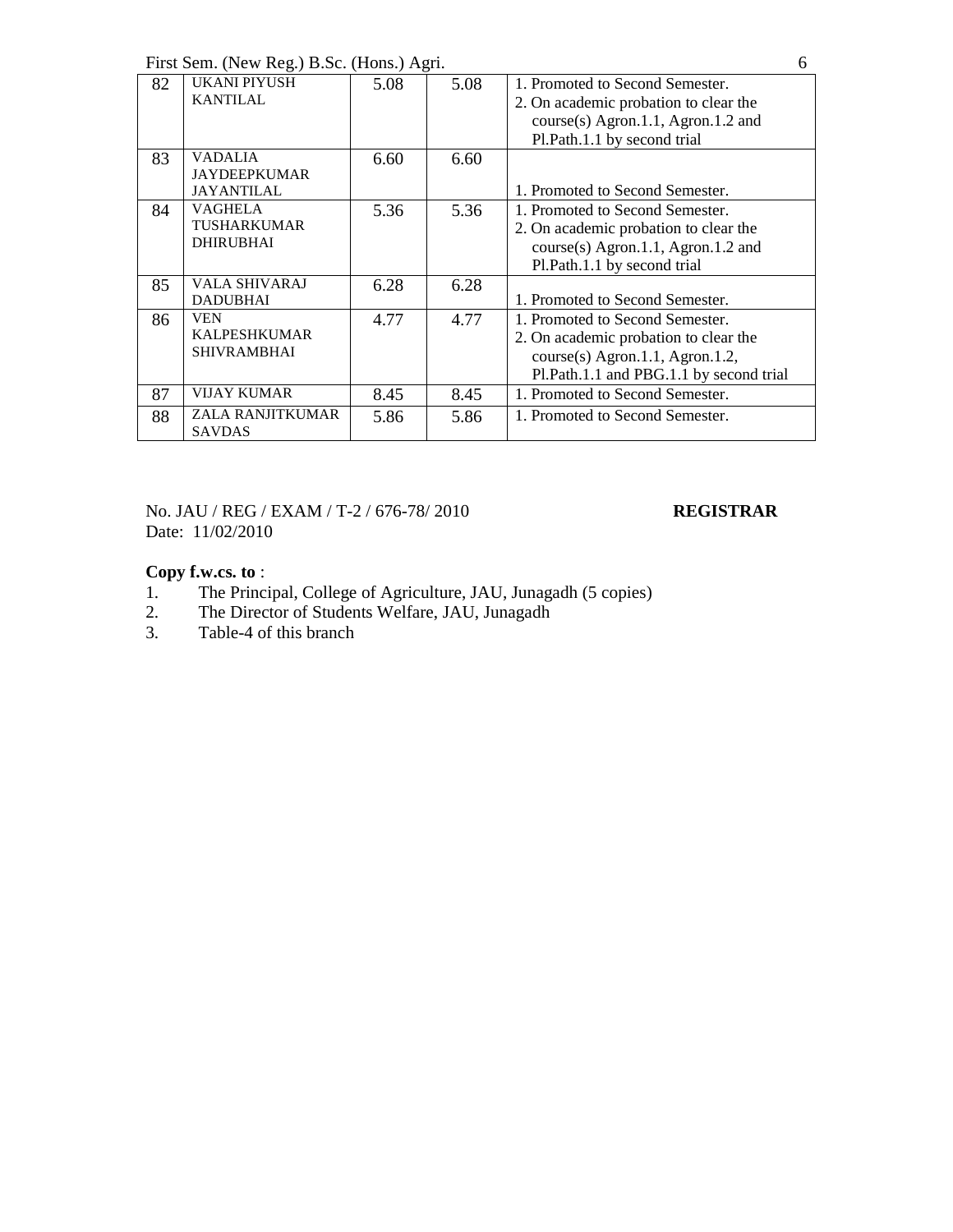Result of FIRST SEMESTER (New Part) of B.Sc. (Hons.) Agri. degree course examination conducted by the Junagadh Agricultural University in the month of December-2009 at College of Agriculture, JAU, Junagadh is declared as under.  $\overline{\phantom{a}}$ 

|      |                                        | G.P.A.   | C.G.P.A. |                                                   |
|------|----------------------------------------|----------|----------|---------------------------------------------------|
| Seat |                                        | obtained | obtained |                                                   |
| No.  | Name                                   | (10.00)  | (10.00)  | <b>REMARKS</b>                                    |
|      |                                        | basis    | basis    |                                                   |
| 89   | <b>ASARI</b>                           | 4.92     | 4.92     | 1. Not promoted to Second Semester.               |
|      | <b>MANISHKUMAR</b>                     |          |          | 2. On academic probation to clear the course(s)   |
|      | <b>JAYANTIBHAI</b>                     |          |          | Agron.1.1 and Agron.1.2 by fourth & final         |
|      |                                        |          |          | trial                                             |
| 90   | <b>BARAD HARISINH</b>                  | 4.82     | 4.82     | 1. Not promoted to Second Semester.               |
|      | <b>LAXMANSINH</b>                      |          |          | 2. On academic probation to clear the course(s)   |
|      |                                        |          |          | Agron.1.1, Agron.1.2 and Pl.Path.1.1 by           |
|      |                                        |          |          | fourth & final trial                              |
| 91   | <b>BARAD YOGESH</b>                    | 5.38     | 5.38     | 1. Promoted to Second Semester.                   |
|      | <b>BHUPATBHAI</b>                      |          |          | 2. On academic probation to clear the course(s)   |
|      |                                        |          |          | Agron.1.2 by second trial                         |
| 92   | <b>CHAUDHARI</b>                       | 3.95     | 3.95     | 1. Not promoted to Second Semester.               |
|      | <b>ASHOKKUMAR</b>                      |          |          | 2. On academic probation to clear the course(s)   |
|      | <b>BHARMALBHAI</b>                     |          |          | Agron.1.1, Agron.1.2, Pl.Path.1.1, PBG.1.1,       |
|      |                                        |          |          | and Ag.Stat.1.1 by fourth & final trial           |
|      |                                        |          |          | 3. He has also to clear the course(s) Maths.1.1   |
|      |                                        |          |          | by third trial.                                   |
| 93   | <b>CHAUDHARI</b>                       | 5.67     | 5.67     |                                                   |
|      | SHREYANSKUMAR<br>NARENDRABHAI          |          |          | 1. Promoted to Second Semester.                   |
| 94   | <b>CHAUDHARY</b>                       | 4.29     | 4.29     | 1. Not promoted to Second Semester.               |
|      | NEHALKUMAR                             |          |          | 2. On academic probation to clear the course(s)   |
|      | <b>RAMESHBHAI</b>                      |          |          | Agron.1.1, Agron.1.2 and PBG.1.1by fourth         |
|      |                                        |          |          | & final trial                                     |
|      |                                        |          |          | 3. He has also to clear the course(s) Pl.Path.1.1 |
|      |                                        |          |          | and Maths.1.1 by third trial                      |
| 95   | <b>CHAUDHRY</b>                        | 5.41     | 5.41     |                                                   |
|      | <b>GOPALKUMAR</b>                      |          |          |                                                   |
|      | <b>JAGJIVANDAS</b>                     |          |          | 1. Promoted to Second Semester.                   |
| 96   | <b>CHAVDA PARESH</b><br><b>RAMBHAI</b> | 5.62     | 5.62     | 1. Promoted to Second Semester.                   |
| 97   | <b>DHERA ILYAS</b>                     | 5.30     | 5.30     | 1. Not promoted to Second Semester.               |
|      | <b>SULEMANBHAI</b>                     |          |          | 2. On academic probation to clear the course(s)   |
|      |                                        |          |          | Agron.1.2 by fourth & final trial                 |
| 98   | <b>HADIYA</b>                          | 4.93     | 4.93     | 1. Not promoted to Second Semester.               |
|      | <b>BHARATKUMAR</b>                     |          |          | 2. On academic probation to clear the course(s)   |
|      | VASHRAMBHAI                            |          |          | Agron.1.1, Agron.1.2 and Pl.Path.1.1 by           |
|      |                                        |          |          | fourth & final trial                              |
| 99   | <b>KOTADIYA</b>                        | 5.26     | 5.26     | 1. Not promoted to Second Semester.               |
|      | <b>ALPESH</b>                          |          |          | 2. On academic probation to clear the course(s)   |
|      | <b>NANAJIBHAI</b>                      |          |          | Agron.1.1 and Agron.1.2 by fourth & final         |
|      |                                        |          |          | trial                                             |
| 100  | <b>MAKWANA</b>                         | 5.42     | 5.42     | 1. Not promoted to Second Semester.               |
|      | <b>AKASHKUMAR</b>                      |          |          | 2. On academic probation to clear the course(s)   |
|      | <b>BHUPATRAI</b>                       |          |          | Agron.1.1 and Agron.1.2 by fourth & final         |
|      |                                        |          |          | trial                                             |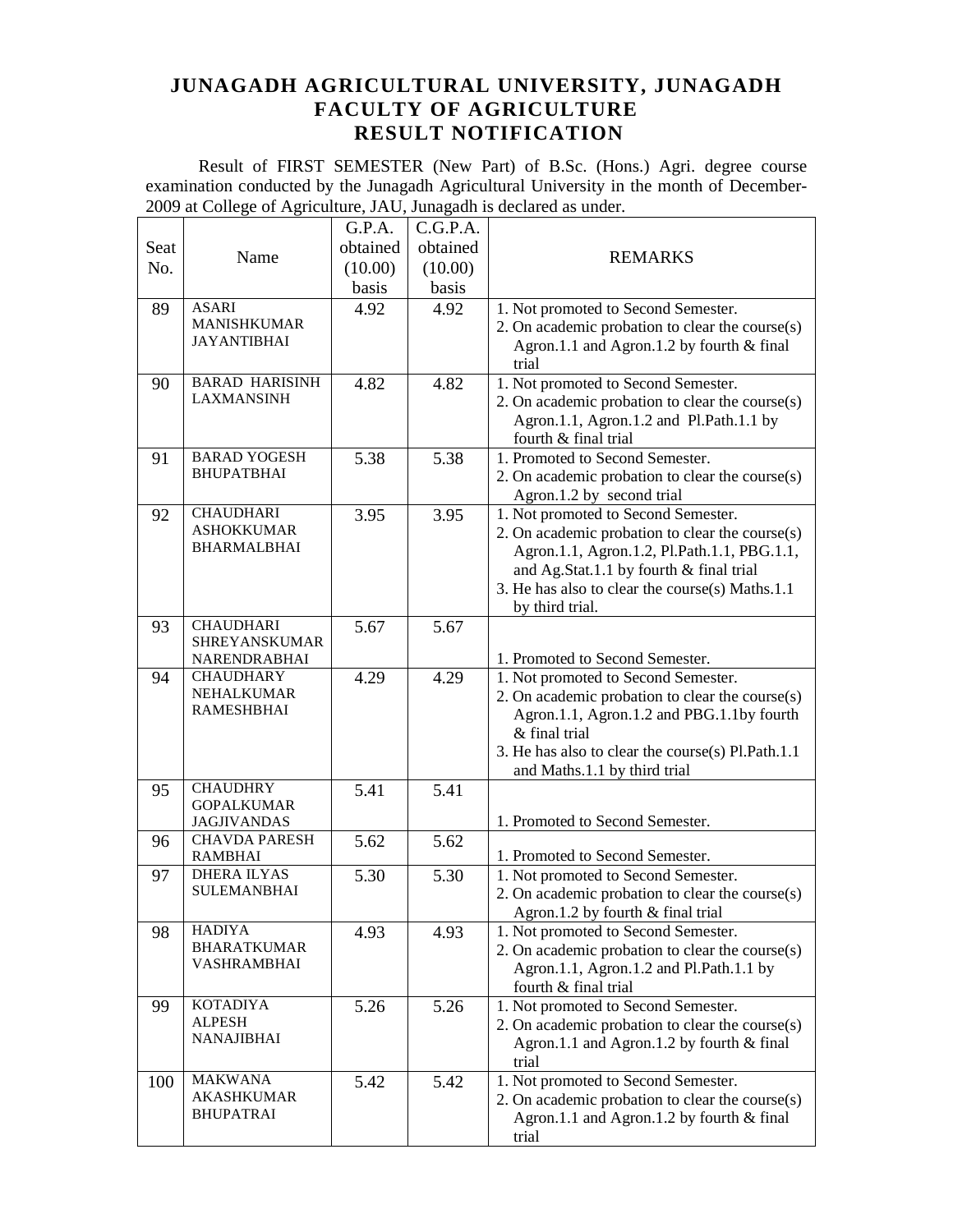First Sem. (New Part) B.Sc. (Hons.) Agri 2

| 101 | <b>PARTH</b><br><b>KHIMJIBHAI</b><br><b>DUDHAGARA</b>     | 6.11 | 6.11 | 1. Promoted to Second Semester.                                                                                                                                                 |
|-----|-----------------------------------------------------------|------|------|---------------------------------------------------------------------------------------------------------------------------------------------------------------------------------|
| 102 | PATEL<br><b>HEMALKUMAR</b><br><b>AMULBHAI</b>             | 4.32 | 4.32 | 1. Not promoted to Second Semester.<br>2. On academic probation to clear the course(s)<br>Agron.1.1, Agron.1.2, Pl.Path.1.1, PBG.1.1<br>and Ag.Stat.1.1 by fourth & final trial |
| 103 | PATEL.<br><b>SOORYAKANT</b><br><b>CHANDUBHAI</b>          | 4.90 | 4.90 | 1. Not promoted to Second Semester.<br>2. On academic probation to clear the course(s)<br>Agron.1.1 and Agron.1.2 by fourth $&$ final<br>trial                                  |
| 104 | <b>SARDHARA</b><br><b>MAYURKUMAR</b><br><b>JAYANTILAL</b> | 5.38 | 5.38 | 1. Promoted to Second Semester.                                                                                                                                                 |

### No. JAU / REG / EXAM / T-2 /679-81/ 2010 **REGISTRAR** Date: 11/02/2010

- 1. The Principal, College of Agriculture, JAU, Junagadh (5 copies)
- 2. The Director of Students Welfare, JAU, Junagadh
- 3. Table-4 of this branch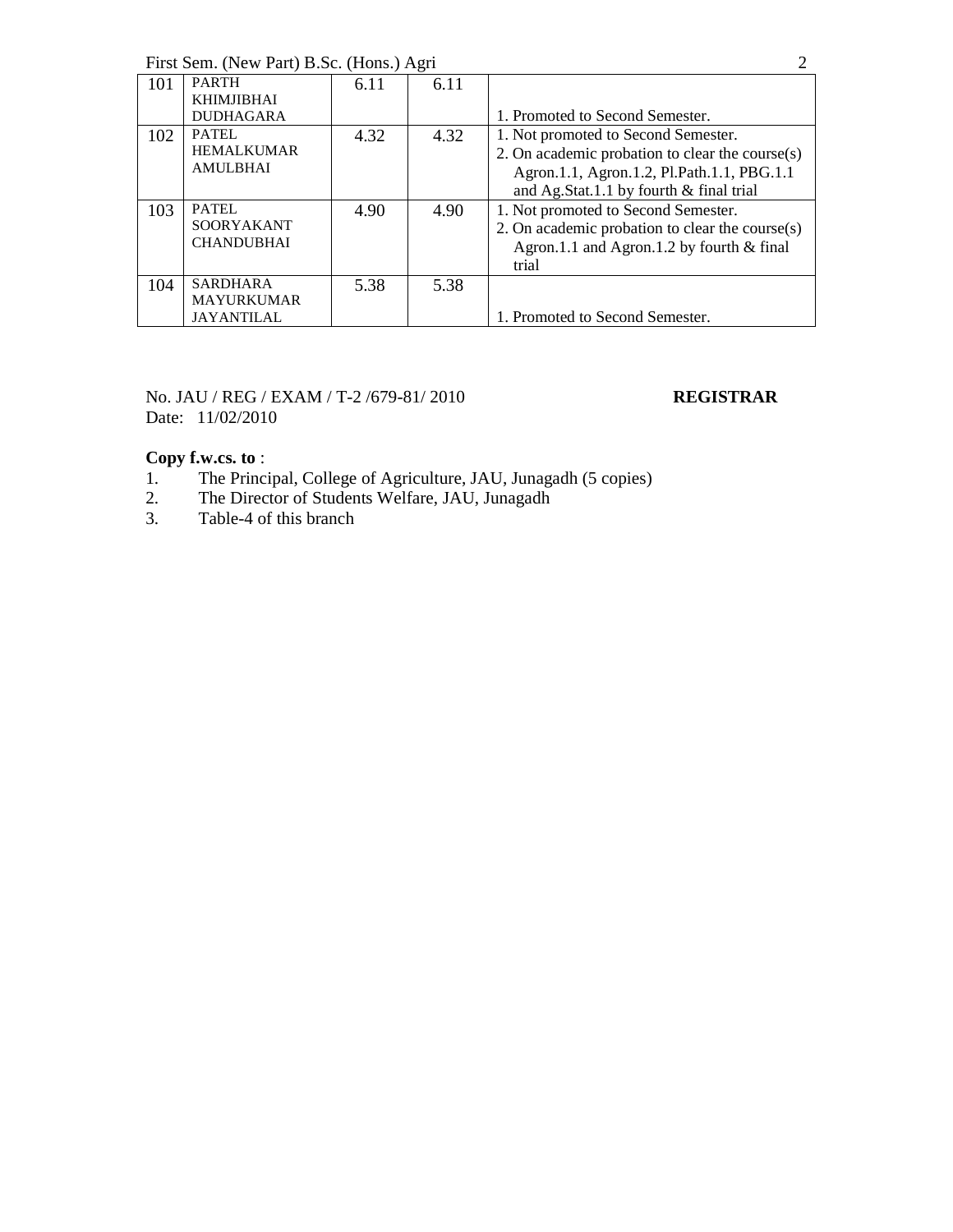Result of SECOND SEMESTER (New Supple.) of B.Sc. (Hons.) Agri. degree course examination conducted by the Junagadh Agricultural University in the month of December-2009 at College of Agriculture, JAU, Junagadh is declared as under.  $\overline{\phantom{a}}$ 

|                |                                     | G.P.A.   | C.G.P.A. |                                                                                    |
|----------------|-------------------------------------|----------|----------|------------------------------------------------------------------------------------|
| Seat           |                                     | obtained | obtained |                                                                                    |
| No.            | Name                                | (10.00)  | (10.00)  | <b>REMARKS</b>                                                                     |
|                |                                     | basis    | basis    |                                                                                    |
| $\mathbf{1}$   | <b>ADODARIYA</b>                    | 5.61     | 5.60     |                                                                                    |
|                | <b>PRIYANK</b>                      |          |          |                                                                                    |
|                | <b>VRAJLAL</b>                      |          |          | 1. Promoted to Fourth Semester                                                     |
| $\overline{2}$ | <b>BHALANI</b>                      | 5.59     | 5.62     |                                                                                    |
|                | <b>RAVIKUMAR</b>                    |          |          |                                                                                    |
|                | <b>BHARATBHAI</b><br><b>CHAUHAN</b> |          |          | 1. Promoted to Fourth Semester<br>1. Promoted to Third Semester with the condition |
| 3              | <b>VIPULKUMAR</b>                   | 4.79     | 5.12     | to clear the course(s) Ag.Stat.2.2 by third trial                                  |
|                | <b>RAMBHAI</b>                      |          |          | in Make-up exam.                                                                   |
| 4              | <b>CHETARIYA</b>                    | 5.29     | 5.45     |                                                                                    |
|                | <b>MAYUR</b>                        |          |          |                                                                                    |
|                | <b>DADUBHAI</b>                     |          |          | 1. Promoted to Fourth Semester                                                     |
| 5              | <b>DER PRADIP</b>                   | 5.91     | 5.95     | 1. Promoted to Fourth Semester with the                                            |
|                | <b>BHARATKUMAR</b>                  |          |          | condition to clear the course(s) Ag.Stat.2.2 by                                    |
|                |                                     |          |          | third trial in Make-up exam.                                                       |
| 6              | <b>DESAI</b>                        | 5.74     | 5.93     |                                                                                    |
|                | <b>TUSHARBHAI</b><br>PRAKASHBHAI    |          |          | 1. Promoted to Fourth Semester                                                     |
| 7              | <b>DIPIKABEN</b>                    | 5.64     | 5.81     |                                                                                    |
|                | <b>GOHIL</b>                        |          |          | 1. Promoted to Fourth Semester                                                     |
| 8              | <b>DONGA</b>                        | 5.91     | 5.88     |                                                                                    |
|                | <b>MONIKABEN</b>                    |          |          |                                                                                    |
|                | <b>HARSUKHBHAI</b>                  |          |          | 1. Promoted to Fourth Semester                                                     |
| 9              | <b>DONGA</b><br><b>SARIKABEN</b>    | 5.80     | 5.80     |                                                                                    |
|                | <b>JAYANTIBHAI</b>                  |          |          | 1. Promoted to Fourth Semester                                                     |
| 10             | <b>DULERA</b>                       | 5.26     | 5.55     | 1. Promoted to Fourth Semester with the                                            |
|                | <b>JYOTIBEN</b>                     |          |          | condition to clear the course(s) Ag.Stat.2.2 by                                    |
|                | <b>GOVINDBHAI</b>                   |          |          | third trial in Make-up exam.                                                       |
| 11             | <b>GHIYAL</b>                       | 5.14     | 5.43     |                                                                                    |
|                | <b>DHAVALKUMAR</b>                  |          |          |                                                                                    |
|                | MANSUKHBHAI                         |          |          | 1. Promoted to Fourth Semester                                                     |
| 12             | HADIYA VIJAY<br><b>PANCHABHAI</b>   | 5.80     | 5.64     | 1. Promoted to Fourth Semester with the                                            |
|                |                                     |          |          | condition to clear the course(s) Ag.Stat.2.2 by                                    |
| 13             | <b>HIRANI</b>                       | 5.57     |          | third trial in Make-up exam.                                                       |
|                | <b>ANJUBEN</b>                      |          | 5.56     |                                                                                    |
|                | <b>BHANUBHAI</b>                    |          |          | 1. Promoted to Fourth Semester                                                     |
| 14             | <b>HIRPARA</b>                      | 6.00     | 6.10     |                                                                                    |
|                | <b>ANJITA</b>                       |          |          |                                                                                    |
|                | <b>JENTIBHAI</b>                    |          |          | 1. Promoted to Fourth Semester                                                     |
| 15             | <b>JADEJA</b><br><b>RAJDEEPSINH</b> | 6.51     | 6.27     |                                                                                    |
|                | <b>MAHIPATSINH</b>                  |          |          | 1. Promoted to Fourth Semester                                                     |
| 16             | <b>KALOLA</b>                       | 5.56     | 5.81     | 1. Promoted to Fourth Semester with the                                            |
|                | NIKUNJKUMAR                         |          |          | condition to clear the course(s) PBG.2.2 by                                        |
|                | <b>ASHOKBHAI</b>                    |          |          | third trial in Make-up exam.                                                       |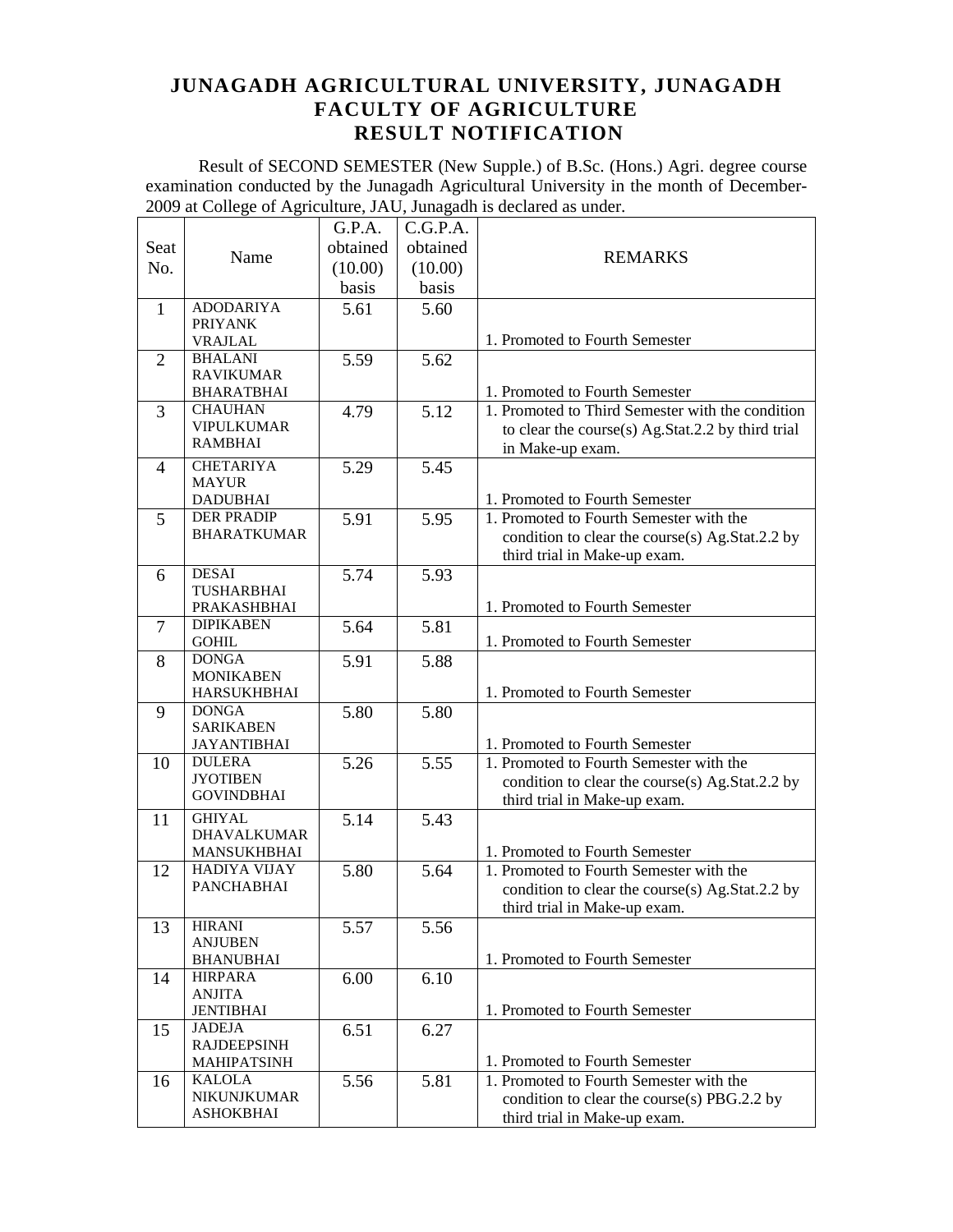Second Sem. (New Sup.) B.Sc. (Hons.) Agri 2

| 17 | <b>KAMANI</b><br><b>DILEEPKUMAR</b>                           | 5.51 | 5.68              |                                                                                                                                      |
|----|---------------------------------------------------------------|------|-------------------|--------------------------------------------------------------------------------------------------------------------------------------|
|    | <b>LALITBHAI</b>                                              |      |                   | 1. Promoted to Fourth Semester                                                                                                       |
| 18 | <b>KATARIYA</b><br><b>HITESH</b><br><b>MADHUBHAI</b>          | 5.30 | 5.42              | 1. Promoted to Fourth Semester with the<br>condition to clear the course(s) Ag.Stat.2.2 by<br>third trial in Make-up exam.           |
| 19 | <b>KOTADIYA</b><br><b>DIVYESHKUMAR</b><br><b>GORDHANBHAI</b>  | 5.17 | 5.53              | 1. Not promoted to Fourth Semester.<br>2. On academic probation to clear the course(s)<br>Ag.Engg.2.1 and Ag.Stat.2.2 by third trial |
| 20 | <b>MAKVANA</b><br><b>SUBHASHH</b><br><b>JIVANLAL</b>          | 5.63 | 5.77              | 1. Promoted to Fourth Semester with the<br>condition to clear the course(s) Ag.Stat.2.2 by<br>third trial in Make-up exam.           |
| 21 | <b>MALAVIYA</b><br><b>KETAN</b><br><b>BHAVESHBHAI</b>         | 5.23 | 5.40              | 1. Promoted to Fourth Semester with the<br>condition to clear the course(s) Ag.Stat.2.2 by<br>third trial in Make-up exam.           |
| 22 | <b>NAKUM</b><br><b>RAJUKUMAR</b><br><b>BABUBHAI</b>           | 5.79 | 5.88              | 1. Promoted to Fourth Semester                                                                                                       |
| 23 | <b>NANDANIYA</b><br><b>JIGNESHKUMAR</b><br><b>KARSHANBHAI</b> | 5.60 | $\overline{5.78}$ | 1. Promoted to Fourth Semester with the<br>condition to clear the course(s) Ag.Stat.2.2 by<br>third trial in Make-up exam.           |
| 24 | <b>PARMAR</b><br><b>SUJATABEN</b><br><b>JAMANBHAI</b>         | 5.29 | 5.68              | 1. Promoted to Fourth Semester with the<br>condition to clear the course(s) Ag.Stat.2.2 by<br>third trial in Make-up exam.           |
| 25 | <b>SAVALIYA</b><br><b>RENISHKUMAR</b><br><b>RAMESHBHAI</b>    | 5.83 | 5.91              | 1. Promoted to Fourth Semester                                                                                                       |
| 26 | <b>SOLANKI</b><br><b>VIKRAMSINH</b><br>VASHRAMBHAI            | 6.27 | 6.21              | 1. Promoted to Fourth Semester                                                                                                       |
| 27 | <b>SONDARVA</b><br><b>JYOTIBEN</b><br><b>RAMJIBHAI</b>        | 5.20 | 5.39              | 1. Promoted to Fourth Semester with the<br>condition to clear the course(s) Ag.Stat.2.2 by<br>third trial in Make-up exam.           |
| 28 | <b>TALA RUCHITA</b><br>MANSUKHBHAI                            | 5.40 | 5.52              | 1. Promoted to Fourth Semester                                                                                                       |

No. JAU / REG / EXAM / T-2 /682-84/ 2010 **REGISTRAR** Date: 11/02/2010

- 1. The Principal, College of Agriculture, JAU, Junagadh (5 copies)
- 2. The Director of Students Welfare, JAU, Junagadh
- 3. Table-4 of this branch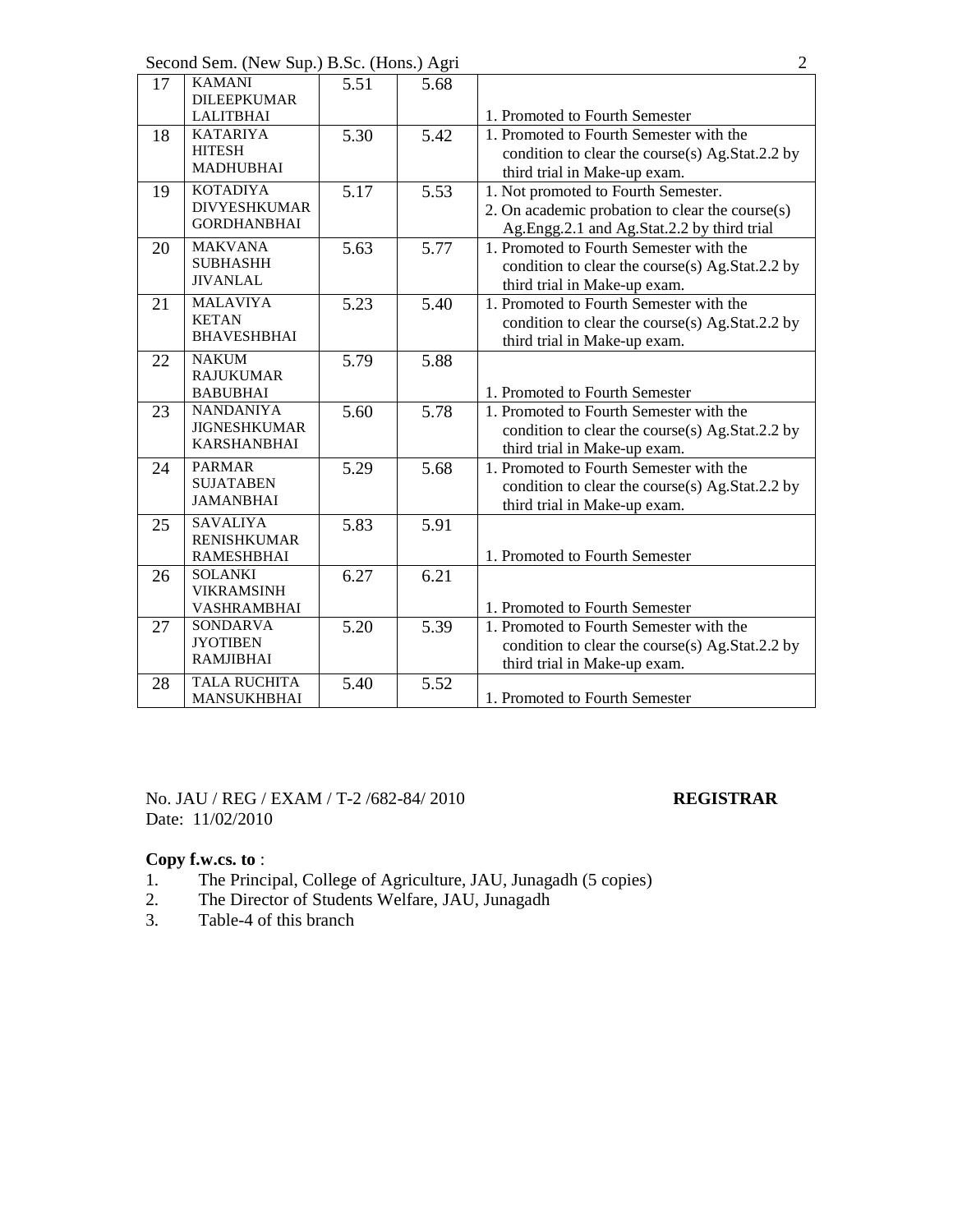Result of THIRD SEMESTER (New Regular) of B.Sc. (Hons.) Agri. degree course examination conducted by the Junagadh Agricultural University in the month of December-2009 at College of Agriculture, JAU, Junagadh is declared as under.  $\overline{\phantom{a}}$ 

|                |                                        | G.P.A.   | C.G.P.A. |                                                                                          |
|----------------|----------------------------------------|----------|----------|------------------------------------------------------------------------------------------|
| Seat           |                                        | obtained | obtained |                                                                                          |
| No.            | Name                                   | (10.00)  | (10.00)  | <b>REMARKS</b>                                                                           |
|                |                                        | basis    | basis    |                                                                                          |
| 1              | <b>ADODARIYA</b>                       | 5.25     | 5.48     | 1. Promoted to Fourth Semester.                                                          |
|                | <b>PRIYANK</b>                         |          |          | 2. On academic probation to clear the course(s)                                          |
|                | <b>VRAJLAL</b>                         |          |          | PBG.3.3, Hort.3.2 and Ag.Ento.3.2 by                                                     |
|                |                                        |          |          | second trial                                                                             |
| 2              | <b>ANJUBEN</b>                         | 7.75     | 7.58     | 1. Promoted to Fourth Semester.                                                          |
|                | <b>BHATU</b>                           |          |          |                                                                                          |
| 3              | <b>ASHOK SUTHAR</b>                    | 7.31     | 7.30     | 1. Promoted to Fourth Semester.                                                          |
| $\overline{4}$ | <b>BAMBHAROLIY</b>                     | 5.83     | 5.95     |                                                                                          |
|                | A                                      |          |          |                                                                                          |
|                | <b>RAKESHKUMAR</b>                     |          |          |                                                                                          |
| 5              | <b>JIVANBHAI</b><br><b>BHADRESHP</b>   | 6.43     | 6.48     | 1. Promoted to Fourth Semester.                                                          |
|                | <b>RUDANI</b>                          |          |          | 1. Promoted to Fourth Semester.                                                          |
| 6              | <b>BHALANI</b>                         | 6.00     | 5.75     |                                                                                          |
|                | <b>RAVIKUMAR</b>                       |          |          |                                                                                          |
|                | <b>BHARATBHAI</b>                      |          |          | 1. Promoted to Fourth Semester.                                                          |
| 7              | <b>BHANU</b>                           | 7.47     | 7.29     |                                                                                          |
|                | <b>PRAKASH</b><br><b>GUPTA</b>         |          |          | 1. Promoted to Fourth Semester.                                                          |
| 8              | <b>BHUVA</b>                           | 6.05     | 5.83     |                                                                                          |
|                | SHARADKUMA                             |          |          |                                                                                          |
|                | R KISHORBHAI                           |          |          | 1. Promoted to Fourth Semester.                                                          |
| 9              | <b>CHETARIYA</b>                       | 5.42     | 5.44     | 1. Promoted to Fourth Semester.                                                          |
|                | <b>MAYUR</b>                           |          |          | 2. On academic probation to clear the course(s)                                          |
|                | <b>DADUBHAI</b>                        |          |          | PBG.3.3 by second trial                                                                  |
| 10             | <b>CHUDASAMA</b>                       | 6.53     | 6.16     |                                                                                          |
|                | <b>MITESH</b>                          |          |          |                                                                                          |
|                | <b>KHIMJIBHAI</b><br><b>DER PRADIP</b> |          |          | 1. Promoted to Fourth Semester.                                                          |
| 11             | <b>BHARATKUMA</b>                      | 5.62     | 5.84     | 1. Promoted to Fourth Semester with the                                                  |
|                | R                                      |          |          | condition to clear the course(s) Ag.Stat.2.2<br>of second sem. by third trial in Make-up |
|                |                                        |          |          | exam.                                                                                    |
|                |                                        |          |          | 2. On academic probation to clear the course(s)                                          |
|                |                                        |          |          | PBG.3.3 by second trial.                                                                 |
| 12             | <b>DESAI</b>                           | 6.44     | 6.10     |                                                                                          |
|                | TUSHARBHAI                             |          |          |                                                                                          |
|                | PRAKASHBHAI                            |          |          | 1. Promoted to Fourth Semester.                                                          |
| 13             | <b>DHORAJIYA</b>                       | 6.30     | 6.72     | 1. Promoted to Fourth Semester.                                                          |
|                | PIYUSHKUMAR<br><b>PRAVINBHAI</b>       |          |          | 2. On academic probation to clear the course(s)                                          |
|                |                                        |          |          | Pl.Phy.3.1 by second trial                                                               |
| 14             | <b>DIPIKABEN</b><br><b>GOHIL</b>       | 6.23     | 5.95     | 1. Promoted to Fourth Semester.                                                          |
| 15             | <b>DONGA</b>                           | 6.13     | 5.96     | 1. Promoted to Fourth Semester.                                                          |
|                | <b>MONIKABEN</b>                       |          |          |                                                                                          |
|                | <b>HARSUKHBHAI</b>                     |          |          |                                                                                          |
| 16             | <b>DONGA</b>                           | 6.07     | 5.89     | 1. Promoted to Fourth Semester.                                                          |
|                | <b>SARIKABEN</b>                       |          |          |                                                                                          |
|                | <b>JAYANTIBHAI</b>                     |          |          |                                                                                          |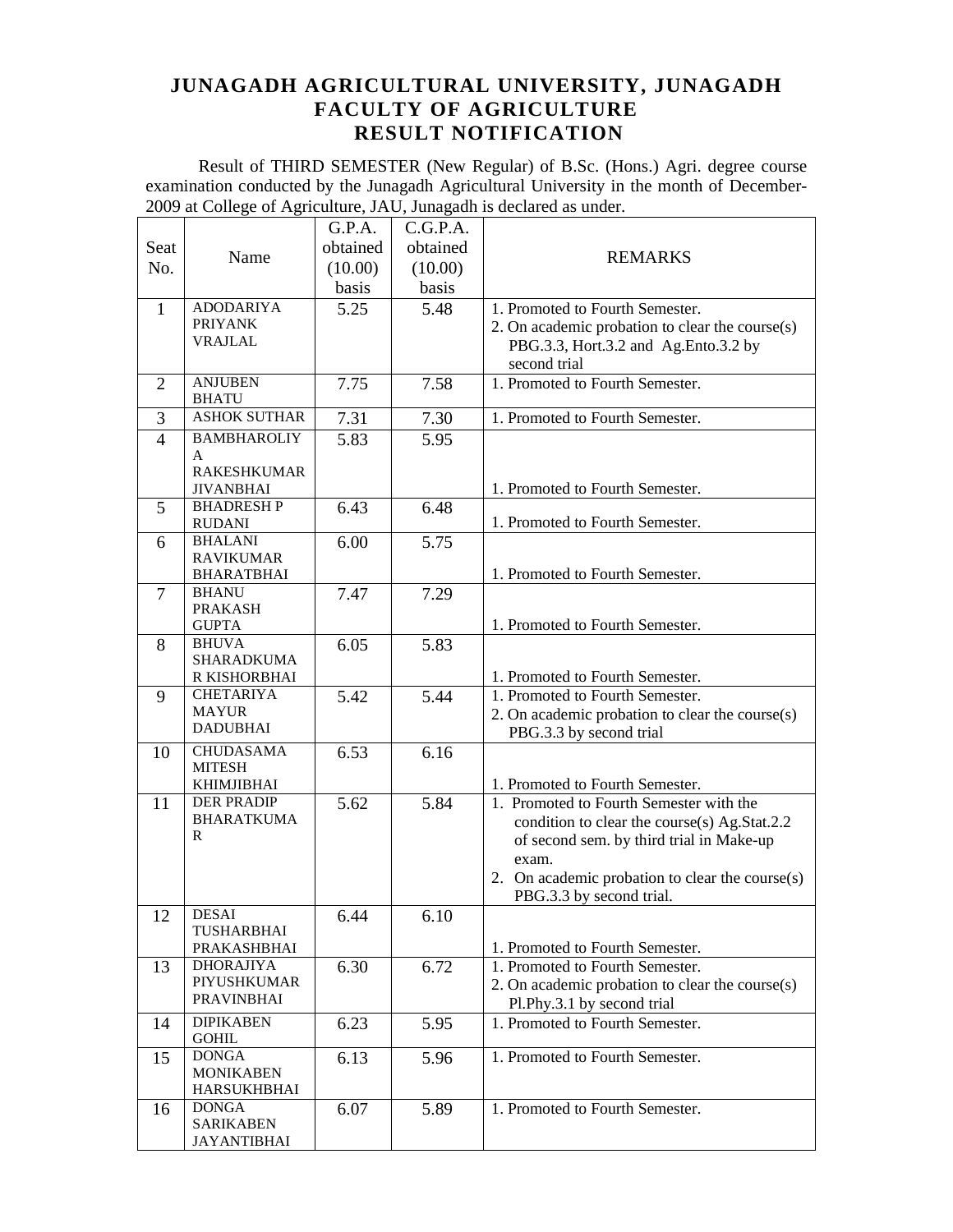Third Sem. (New Reg.) B.Sc. (Hons.) Agri 2

| 17 | <b>DULERA</b><br><b>JYOTIBEN</b><br><b>GOVINDBHAI</b>            | 5.63 | 5.58 | 1. Promoted to Fourth Semester with the<br>condition to clear the course(s) Ag.Stat.2.2<br>of second sem. by third trial in Make-up<br>exam.                                                                                              |
|----|------------------------------------------------------------------|------|------|-------------------------------------------------------------------------------------------------------------------------------------------------------------------------------------------------------------------------------------------|
| 18 | <b>GADHIYA</b><br><b>PRITESH</b><br>VALLABHBHAI                  | 5.42 | 5.61 | 1. Promoted to Fourth Semester.<br>2. On academic probation to clear the course(s)<br>Hort.3.2 and Ag.Ento.3.1 by second trial                                                                                                            |
| 19 | <b>GHIYAL</b><br><b>DHAVALKUMA</b><br>R<br><b>MANSUKHBHAI</b>    | 5.79 | 5.55 | 1. Promoted to Fourth Semester.                                                                                                                                                                                                           |
| 20 | <b>HADIYA VIJAY</b><br><b>PANCHABHAI</b>                         | 5.66 | 5.64 | 1. Promoted to Fourth Semester with the<br>condition to clear the course(s) Ag.Stat.2.2<br>of second sem. by third trial in Make-up<br>exam.<br>2. On academic probation to clear the course(s)<br>PBG.3.3 by second trial.               |
| 21 | <b>HIRANI</b><br><b>ANJUBEN</b><br><b>BHANUBHAI</b>              | 5.66 | 5.59 | 1. Promoted to Fourth Semester.<br>2. On academic probation to clear the course(s)<br>PBG.3.3 by second trial                                                                                                                             |
| 22 | <b>HIRPARA</b><br><b>ANJITA</b><br><b>JENTIBHAI</b>              | 6.27 | 6.16 | 1. Promoted to Fourth Semester.<br>2. On academic probation to clear the course(s)<br>PBG.3.3 by second trial                                                                                                                             |
| 23 | <b>JADEJA</b><br><b>RAJDEEPSINH</b><br><b>MAHIPATSINH</b>        | 5.58 | 6.04 | 1. Promoted to Fourth Semester.<br>2. On academic probation to clear the course(s)<br>PBG.3.3, Pl.Phy.3.1 and Ag.Ento.3.1 by<br>second trial                                                                                              |
| 24 | <b>JOG KASHYAP</b><br><b>HAJABHAI</b>                            | 6.71 | 6.52 | 1. Promoted to Fourth Semester.                                                                                                                                                                                                           |
| 25 | <b>KALOLA</b><br><b>NIKUNJKUMAR</b><br><b>ASHOKBHAI</b>          | 5.52 | 5.71 | 1. Promoted to Fourth Semester with the<br>condition to clear the course(s) PBG.2.2 of<br>second sem. by third trial in Make-up exam.<br>2. On academic probation to clear the course(s)<br>Pl.Phy.3.1 and Ag.Ento.3.1 by second trial.   |
| 26 | <b>KAMANI</b><br><b>DILEEPKUMAR</b><br><b>LALITBHAI</b>          | 5.83 | 5.73 | 1. Promoted to Fourth Semester.                                                                                                                                                                                                           |
| 27 | <b>KAPADIYA</b><br><b>JENISH</b><br><b>KARAMSHIBHAI</b>          | 6.99 | 6.74 | 1. Promoted to Fourth Semester.                                                                                                                                                                                                           |
| 28 | <b>KATARIYA</b><br><b>HITESH</b><br><b>MADHUBHAI</b>             | 5.40 | 5.41 | 1. Promoted to Fourth Semester with the<br>condition to clear the course(s) Ag.Stat.2.2<br>of second sem. by third trial in Make-up<br>exam.<br>2. On academic probation to clear the course(s)<br>PBG.3.3 and Hort.3.2 by second trial.  |
| 29 | <b>KHANPARA</b><br><b>SOHILKUMAR</b><br><b>VITHALBHAI</b>        | 7.16 | 6.91 | 1. Promoted to Fourth Semester.                                                                                                                                                                                                           |
| 30 | <b>KOSHIYA</b><br><b>RAVIKUMAR</b><br><b>NANDLAL</b>             | 6.00 | 6.15 | 1. Promoted to Fourth Semester.<br>2. On academic probation to clear the course(s)<br>Ag.Ento.3.1 by second trial                                                                                                                         |
| 31 | <b>KOTADIYA</b><br><b>DIVYESHKUMA</b><br>R<br><b>GORDHANBHAI</b> | 5.36 | 5.47 | 1. Not promoted to Fourth semester<br>2. On academic probation to clear the course(s)<br>Pl.Phy.3.1 and Ag.Ento.3.1 by second trial<br>3. He has also to clear the course(s) Ag. Engg. 2.1<br>and Ag.Stat.2.2of second sem by third trial |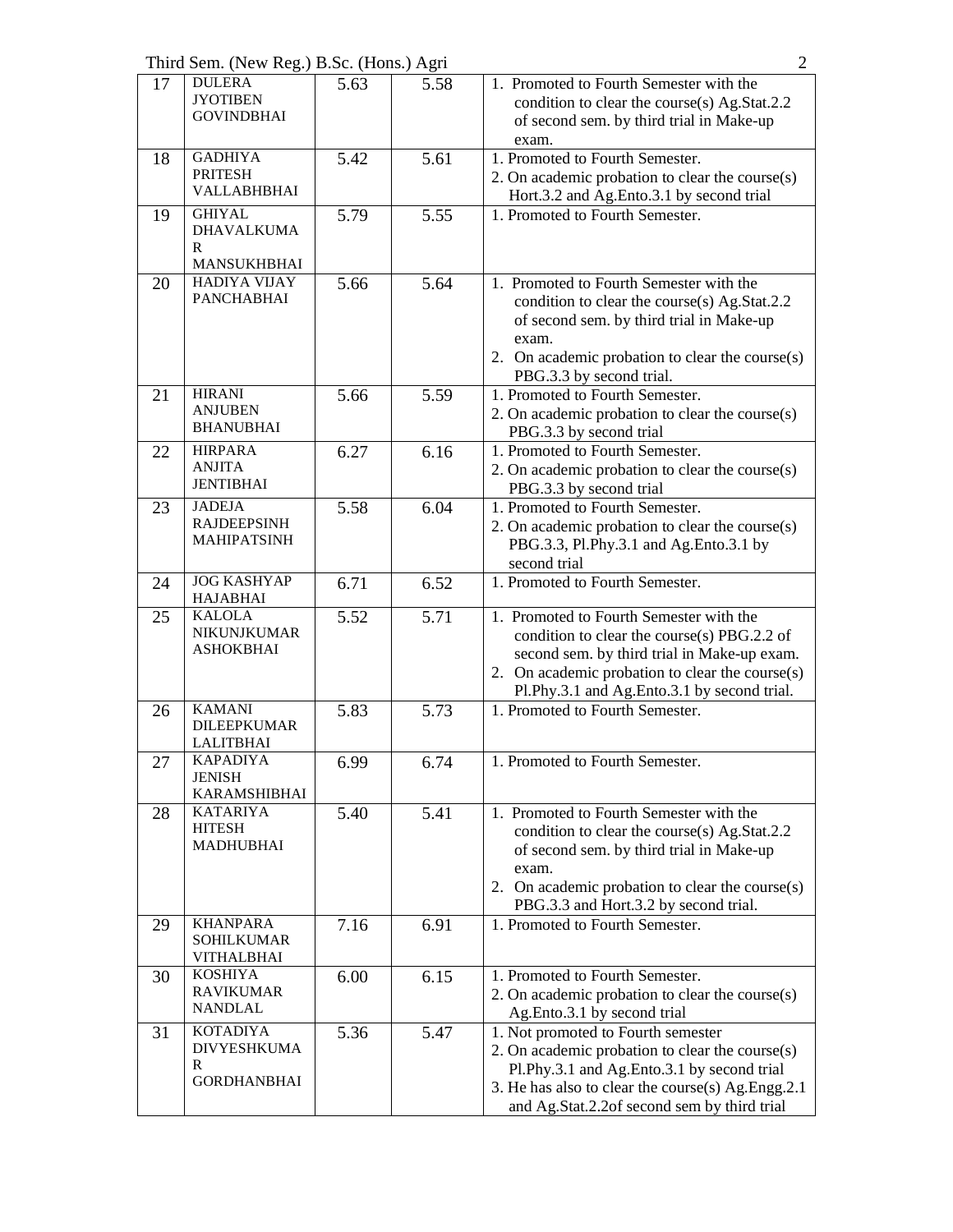Third Sem. (New Reg.) B.Sc. (Hons.) Agri 3

| 32 | <b>MADAN</b><br><b>MOHAN</b><br>AGRAWAL                       | 7.55 | 6.98 | 1. Promoted to Fourth Semester.                                                                                                                                                                                              |
|----|---------------------------------------------------------------|------|------|------------------------------------------------------------------------------------------------------------------------------------------------------------------------------------------------------------------------------|
| 33 | <b>MADAN SINGH</b>                                            | 7.87 | 7.81 | 1. Promoted to Fourth Semester.                                                                                                                                                                                              |
| 34 | <b>MAKVANA</b><br><b>SUBHASHH</b><br><b>JIVANLAL</b>          | 5.62 | 5.72 | 1. Promoted to Fourth Semester with the<br>condition to clear the course(s) Ag.Stat.2.2 of<br>second sem. by third trial in Make-up exam.<br>2. On academic probation to clear the course(s)<br>PBG.3.3 by second trial.     |
| 35 | <b>MAKWANA</b><br>NILESHKUMAR<br><b>DAYABHAI</b>              | 6.13 | 6.01 | 1. Promoted to Fourth Semester.                                                                                                                                                                                              |
| 36 | <b>MALAVIYA</b><br><b>KETAN</b><br><b>BHAVESHBHAI</b>         | 5.37 | 5.39 | 1. Promoted to Fourth Semester with the<br>condition to clear the course(s) Ag.Stat.2.2 of<br>second sem. by third trial in Make-up exam.<br>2. On academic probation to clear the course(s)<br>Ag.Ento.3.1 by second trial. |
| 37 | MANGROLIYA<br><b>GUNJAN</b><br><b>SURESHBHAI</b>              | 5.34 | 5.76 | 1. Promoted to Fourth Semester.<br>2. On academic probation to clear the course(s)<br>Ag.Ento.3.1 by second trial                                                                                                            |
| 38 | <b>MORI KIRAN</b><br><b>KALA</b>                              | 6.24 | 5.87 | 1. Promoted to Fourth Semester.                                                                                                                                                                                              |
| 39 | <b>MUKESH</b><br><b>KUMAR</b><br><b>PANCHAL</b>               | 7.01 | 7.08 | 1. Promoted to Fourth Semester.                                                                                                                                                                                              |
| 40 | <b>MUNGRA</b><br><b>KETAN</b><br><b>SAVJIBHAI</b>             | 7.80 | 7.52 | 1. Promoted to Fourth Semester.                                                                                                                                                                                              |
| 41 | <b>NAGAR VISHAL</b><br><b>LAKHAMANBH</b><br>AI                | 6.43 | 6.39 | 1. Promoted to Fourth Semester.                                                                                                                                                                                              |
| 42 | <b>NAKUM</b><br><b>RAJUKUMAR</b><br><b>BABUBHAI</b>           | 6.22 | 6.00 | 1. Promoted to Fourth Semester.                                                                                                                                                                                              |
| 43 | <b>NANDANIYA</b><br><b>JIGNESHKUMAR</b><br><b>KARSHANBHAI</b> | 5.87 | 5.81 | 1. Promoted to Fourth Semester with the<br>condition to clear the course(s) Ag.Stat.2.2 of<br>second sem. by third trial in Make-up exam.                                                                                    |
| 44 | <b>PARMAR</b><br><b>SUJATABEN</b><br>JAMANBHAI                | 5.67 | 5.68 | 1. Promoted to Fourth Semester with the<br>condition to clear the course(s) Ag.Stat.2.2 by<br>third trial in Make-up exam.<br>2. On academic probation to clear the course(s)<br>PBG.3.3 by second trial                     |
| 45 | <b>PARNALIYA</b><br><b>JITESH</b><br><b>BHUPATBHAI</b>        | 7.77 | 7.41 | 1. Promoted to Fourth Semester.                                                                                                                                                                                              |
| 46 | <b>PATEL</b><br><b>AKSHAYKUMA</b><br><b>R RATILAL</b>         | 6.48 | 6.03 | 1. Promoted to Fourth Semester.                                                                                                                                                                                              |
| 47 | PATEL KOMAL<br>DHIRAJLAL                                      | 7.59 | 7.30 | 1. Promoted to Fourth Semester.                                                                                                                                                                                              |
| 48 | PITHIYA ILA<br>LAKHMANBHAI                                    | 6.61 | 6.36 | 1. Promoted to Fourth Semester.                                                                                                                                                                                              |
| 49 | <b>RAJANI CHIRAG</b><br><b>JYOTISHBHAI</b>                    | 7.24 | 7.03 | 1. Promoted to Fourth Semester.                                                                                                                                                                                              |
| 50 | RAM<br><b>JAYESHKUMAR</b><br><b>VASABHAI</b>                  | 6.60 | 6.30 | 1. Promoted to Fourth Semester.                                                                                                                                                                                              |
| 51 | <b>RAMANI</b><br><b>PRATIK</b><br><b>SURESHBHAI</b>           | 8.59 | 7.95 | 1. Promoted to Fourth Semester.                                                                                                                                                                                              |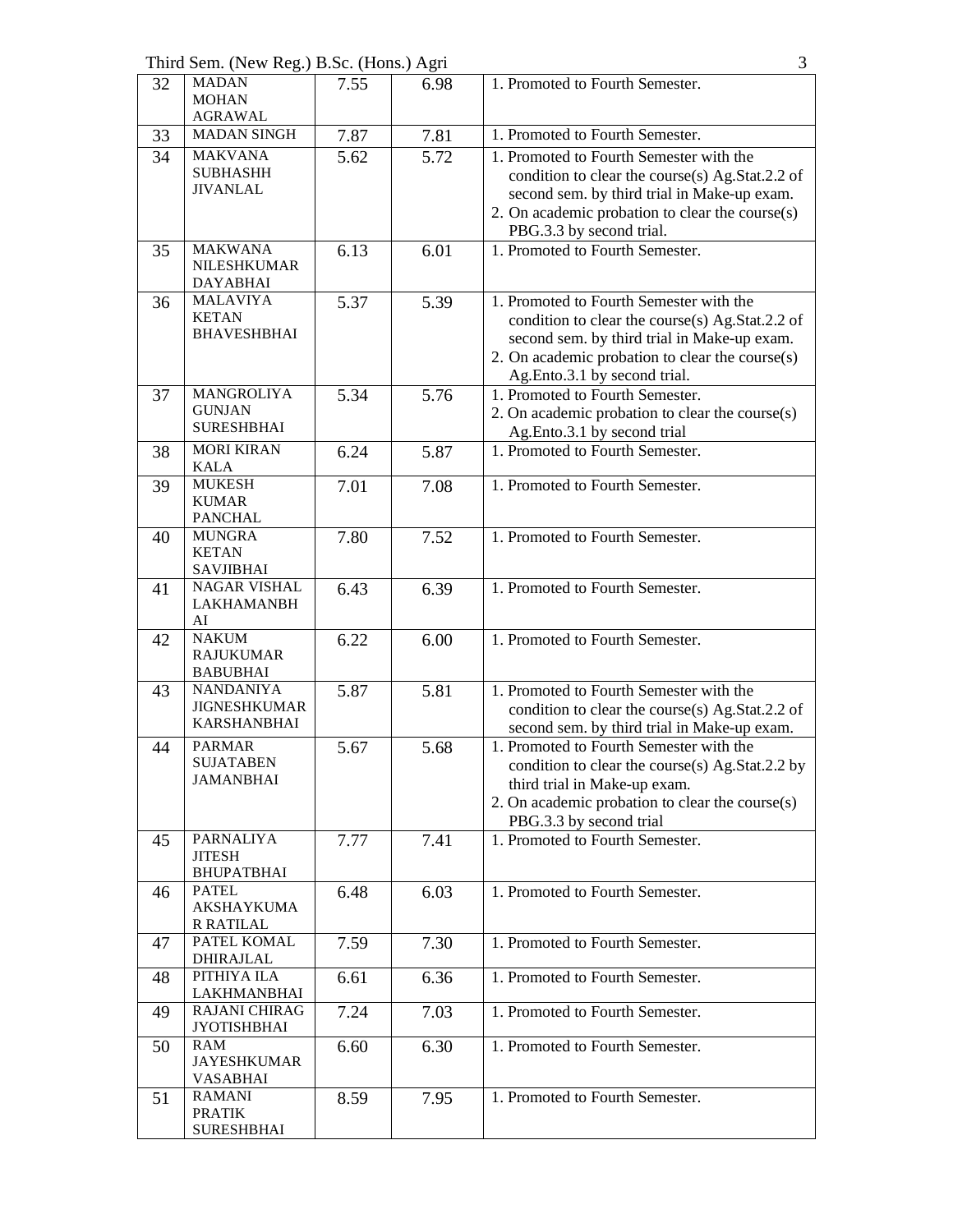Third Sem. (New Reg.) B.Sc. (Hons.) Agri 4

| 52 | <b>RUPAVATIYA</b><br><b>ATULBHAI</b><br><b>RAMESHBHAI</b>       | 6.19 | 6.05 | 1. Promoted to Fourth Semester.                                                                                                                                                                                         |
|----|-----------------------------------------------------------------|------|------|-------------------------------------------------------------------------------------------------------------------------------------------------------------------------------------------------------------------------|
| 53 | <b>SANGANI</b><br><b>BHARATBHAI</b><br><b>TEJABHAI</b>          | 6.17 | 6.12 | 1. Promoted to Fourth Semester.                                                                                                                                                                                         |
| 54 | <b>SANGANI</b><br><b>MEHUL</b><br><b>DINESHBHAI</b>             | 6.66 | 6.60 | 1. Promoted to Fourth Semester.                                                                                                                                                                                         |
| 55 | <b>SARAVAIYA</b><br><b>NARSI</b><br><b>NANJIBHAI</b>            | 6.67 | 6.44 | 1. Promoted to Fourth Semester.                                                                                                                                                                                         |
| 56 | <b>SAVALIYA</b><br><b>RENISHKUMAR</b><br><b>RAMESHBHAI</b>      | 5.93 | 5.91 | 1. Promoted to Fourth Semester.<br>2. On academic probation to clear the course(s)<br>PBG.3.3 by second trial                                                                                                           |
| 57 | <b>SIDHDHAPARA</b><br><b>KEYURKUMAR</b><br><b>MAHESHBHAI</b>    | 6.04 | 6.01 | 1. Promoted to Fourth Semester.<br>2. On academic probation to clear the course(s)<br>PBG.3.3 by second trial                                                                                                           |
| 58 | <b>SOLANKI</b><br><b>VIKRAMSINH</b><br>VASHRAMBHAI              | 6.19 | 6.20 | 1. Promoted to Fourth Semester.                                                                                                                                                                                         |
| 59 | <b>SONDARVA</b><br><b>JYOTIBEN</b><br><b>RAMJIBHAI</b>          | 5.77 | 5.52 | 1. Promoted to Fourth Semester with the<br>condition to clear the course(s) Ag.Stat.2.2 of<br>second sem. by third trial in Make-up exam.<br>2. On academic probation to clear the course(s)<br>PBG.3.3 by second trial |
| 60 | <b>SUSHIL KUMAR</b><br><b>KHARIA</b>                            | 7.42 | 7.48 | 1. Promoted to Fourth Semester.                                                                                                                                                                                         |
| 61 | <b>TALA RUCHITA</b><br><b>MANSUKHBHAI</b>                       | 6.18 | 5.74 | 1. Promoted to Fourth Semester.<br>2. On academic probation to clear the course(s)<br>PBG.3.3 by second trial                                                                                                           |
| 62 | VADJA DINESH<br><b>JIVARAJBHAI</b>                              | 7.40 | 6.83 | 1. Promoted to Fourth Semester.                                                                                                                                                                                         |
| 63 | <b>VAGHASIYA</b><br><b>MITALBEN</b><br>MANSUKHBHAI              | 5.61 | 5.87 | 1. Promoted to Fourth Semester.<br>2. On academic probation to clear the course(s)<br>Ag.Ento.3.1 by second trial                                                                                                       |
| 64 | <b>VASAVA</b><br><b>JAGDISHKUMA</b><br>R<br><b>KHANSINGBHAI</b> | 5.71 | 6.00 | 1. Promoted to Fourth Semester.                                                                                                                                                                                         |
| 65 | <b>VEGADA</b><br><b>KETANKUMAR</b><br><b>MOHANBHAI</b>          | 6.27 | 6.06 | 1. Promoted to Fourth Semester.                                                                                                                                                                                         |
| 66 | <b>VINIT KUMAR</b>                                              | 6.71 | 6.60 | 1. Promoted to Fourth Semester.                                                                                                                                                                                         |
| 67 | <b>VYAS BHAUMIK</b><br><b>NAVINCHANDR</b><br>A                  | 7.69 | 7.26 | 1. Promoted to Fourth Semester.                                                                                                                                                                                         |

No. JAU / REG / EXAM / T-2 /685-87/ 2010 **REGISTRAR** Date: 11/02/2010

- 1. The Principal, College of Agriculture, JAU, Junagadh (5 copies)
- 2. The Director of Students Welfare, JAU, Junagadh
- 3. Table-4 of this branch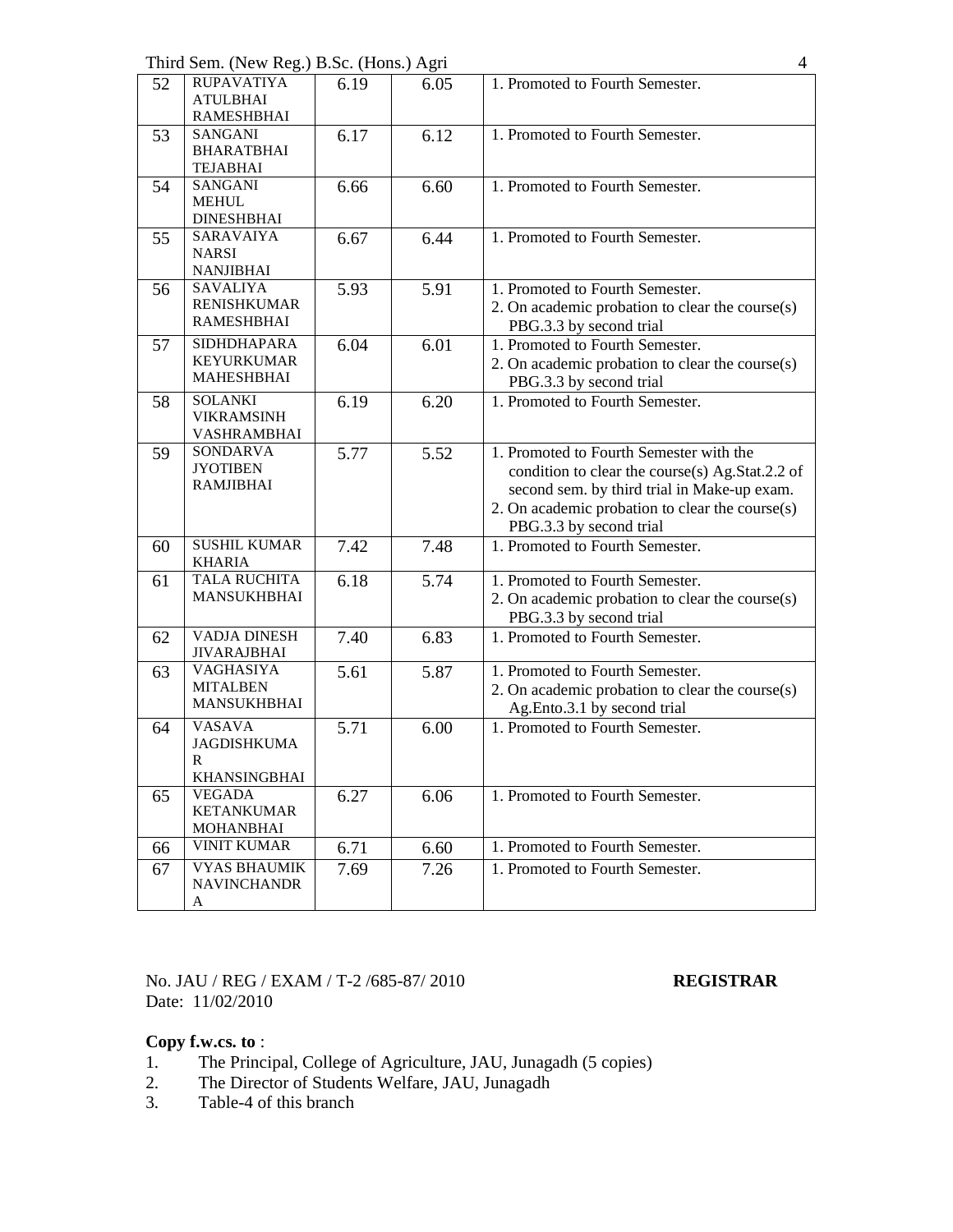Result of THIRD SEMESTER (Old Part) of B.Sc. (Agri.) degree course examination conducted by the Junagadh Agricultural University in the month of December-2009 at College of Agriculture, JAU, Junagadh is declared as under.

| Seat<br>No. | Name                                     | G.P.A.<br>obtained<br>(10.00)<br>basis | C.G.P.A.<br>obtained<br>(10.00)<br>basis | <b>REMARKS</b>                                                                                                                                                                                      |
|-------------|------------------------------------------|----------------------------------------|------------------------------------------|-----------------------------------------------------------------------------------------------------------------------------------------------------------------------------------------------------|
| 68          | <b>MALIVAD</b><br><b>SHIVAMKUMAR</b>     | 5.30                                   | 5.36                                     | 1. Promoted to Fourth Semester.                                                                                                                                                                     |
|             | <b>BACHUBHAI</b>                         |                                        |                                          |                                                                                                                                                                                                     |
| 69          | <b>PARGHI HIREN</b><br><b>RAJESHBHAI</b> | 1.16                                   | 4.02                                     | 1. Not promoted to Fourth Sem.<br>2. On academic probation to clear the course(s)<br>Ag.Ento.3.1, Re.Sens.3.1, Pl.Path.3.2,<br>Ag.Econ.3.2, Agron.3.3, Ag.Bot.3.3 and<br>Ag.Chem.3.4 by third trial |

No. JAU / REG / EXAM / T-2 /688-90/ 2010 **REGISTRAR** Date: 11/02/2010

- 1. The Principal, College of Agriculture, JAU, Junagadh (5 copies)
- 2. The Director of Students Welfare, JAU, Junagadh
- 3. Table-4 of this branch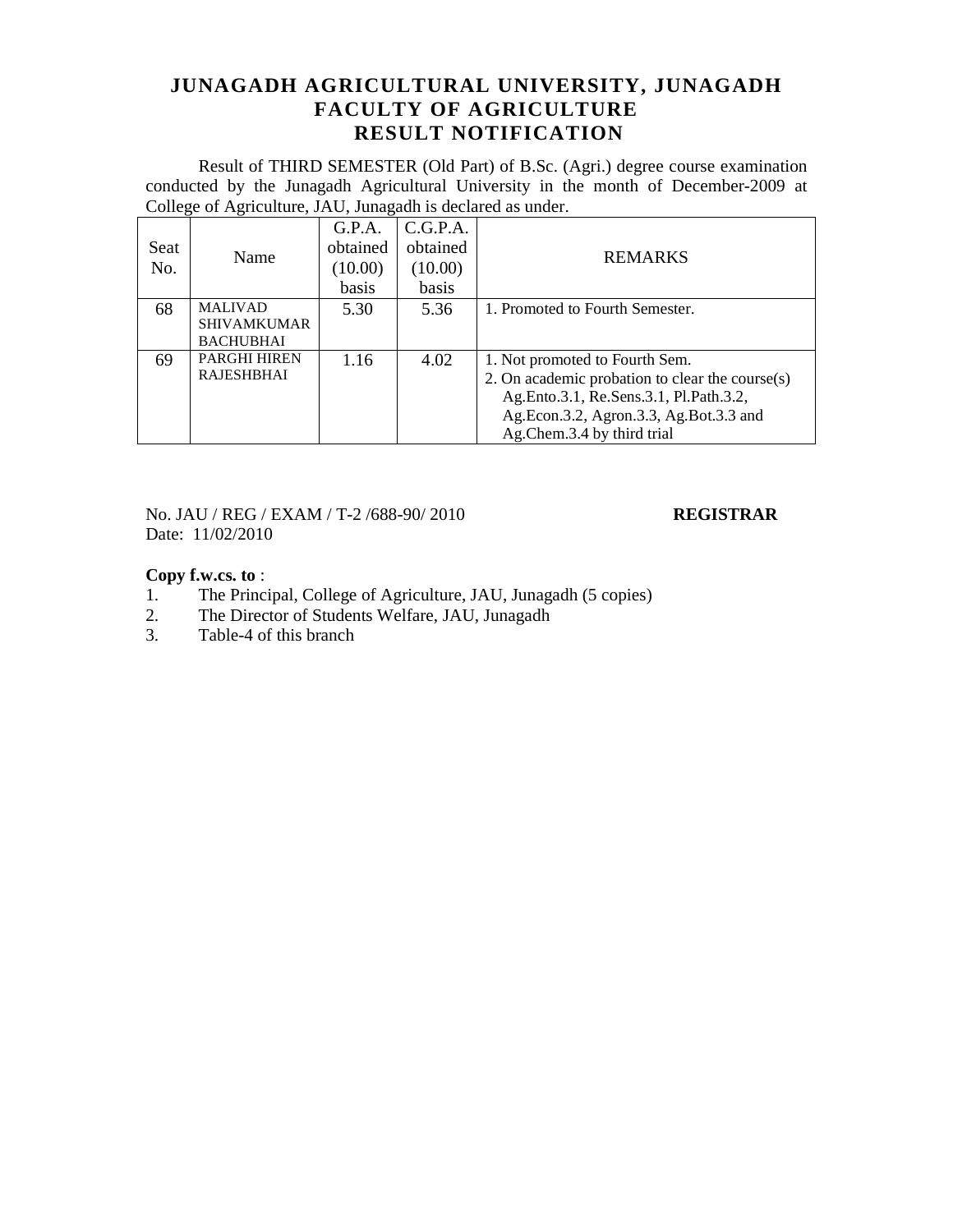Result of FOURTH SEMESTER (Old Supple.) of B.Sc.(Agri.) degree course examination conducted by the Junagadh Agricultural University in the month of December-2009 at College of Agriculture, JAU, Junagadh is declared as under.  $\overline{\phantom{a}}$ 

|                |                                        | G.P.A.   | C.G.P.A. |                                               |
|----------------|----------------------------------------|----------|----------|-----------------------------------------------|
| Seat           |                                        | obtained | obtained |                                               |
| No.            | Name                                   | (10.00)  | (10.00)  | <b>REMARKS</b>                                |
|                |                                        | basis    | basis    |                                               |
| $\mathbf{1}$   | <b>BALAT MAYUR</b><br><b>SHANTILAL</b> | 5.78     | 5.25     | 1. Promoted to Sixth Semester                 |
| $\overline{2}$ | <b>CHAUDHARI</b>                       | 6.88     | 5.88     | 1. Promoted to Sixth Semester                 |
|                | <b>RAJESHKUMAR</b>                     |          |          |                                               |
|                | PREMJIBHAI                             |          |          |                                               |
| 3              | <b>DAKA JIGNESH</b>                    | 5.37     | 5.35     | 1. Promoted to Sixth Semester with the        |
|                | <b>RAMGIBHAI</b>                       |          |          | condition to clear the course(s) Agron.4.7 by |
|                |                                        |          |          | third trial in Make-up exam.                  |
| $\overline{4}$ | <b>DAVE DHAVAL</b>                     | 6.00     | 5.79     | 1. Promoted to Sixth Semester with the        |
|                | <b>RAMESHCHANDRA</b>                   |          |          | condition to clear the course(s) Agron.4.7 by |
|                |                                        |          |          | third trial in Make-up exam.                  |
| 5              | <b>DER HIREN</b>                       | 7.04     | 5.94     | 1. Promoted to Sixth Semester                 |
|                | <b>NARANBHAI</b>                       |          |          |                                               |
| 6              | <b>GADHAVI</b>                         | 5.99     | 5.42     | 1. Promoted to Sixth Semester                 |
|                | <b>HIMANSHU</b><br><b>HARDANBHAI</b>   |          |          |                                               |
| 7              | <b>GOHEL</b>                           | 6.17     | 6.22     | 1. Promoted to Sixth Semester                 |
|                | <b>PRASHANTKUMAR</b>                   |          |          |                                               |
|                | <b>JAGDISHBHAI</b>                     |          |          |                                               |
| 8              | <b>JADEJA</b>                          | 5.50     | 5.56     | 1. Promoted to Sixth Semester with the        |
|                | <b>KSHATRAPALSINH</b>                  |          |          | condition to clear the course(s) Agron.4.7 by |
|                | <b>RAJENDRASINH</b>                    |          |          | third trial in Make-up exam.                  |
| 9              | <b>JINJALA VINUBHAI</b>                | 6.78     | 6.16     | 1. Promoted to Sixth Semester                 |
|                | <b>RAGHAVBHAI</b>                      |          |          |                                               |
| 10             | <b>KACHHADIA</b>                       | 5.64     | 6.07     | 1. Promoted to Sixth Semester                 |
|                | <b>MAYUR</b>                           |          |          |                                               |
|                | <b>VASANTRAI</b>                       |          |          |                                               |
| 11             | <b>KALSARIYA</b><br>PRAVIN JERAM       | 6.38     | 5.90     | 1. Promoted to Sixth Semester                 |
| 12             | <b>KHARADI</b>                         | 4.90     | 5.16     | 1. Promoted to Sixth Semester with the        |
|                | <b>RAHULKUMAR</b>                      |          |          | condition to clear the course(s) Agron.4.7 by |
|                | <b>RAMANBHAI</b>                       |          |          | third trial in Make-up exam.                  |
| 13             | <b>MAHERIYA</b>                        | 6.24     | 6.01     |                                               |
|                | <b>HITENKUMAR</b>                      |          |          |                                               |
|                | NARAYANBHAI                            |          |          | 1. Promoted to Sixth Semester                 |
| 14             | <b>PARMAR</b>                          | 5.75     | 5.45     | 1. Promoted to Sixth Semester with the        |
|                | <b>JAYDEVSINH</b>                      |          |          | condition to clear the course(s) Agron.4.7 by |
|                | <b>MANHARSINH</b>                      |          |          | third trial in Make-up exam.                  |
| 15             | <b>RATHOD</b>                          | 5.78     | 5.51     | 1. Promoted to Sixth Semester                 |
|                | <b>JIGNESHKUMAR</b>                    |          |          |                                               |
|                | MANSINGBHAI                            |          |          |                                               |
| 16             | SANDPA                                 | 6.49     | 5.80     | 1. Promoted to Sixth Semester                 |
|                | <b>MINARKUMAR</b><br><b>BAVALAL</b>    |          |          |                                               |
| 17             | <b>SOLANKI RAHUL</b>                   | 5.55     | 5.49     | 1. Promoted to Sixth Semester with the        |
|                | <b>PRAVINCHANDRA</b>                   |          |          | condition to clear the course(s) Agron.4.7 by |
|                |                                        |          |          | third trial in Make-up exam.                  |
|                |                                        |          |          |                                               |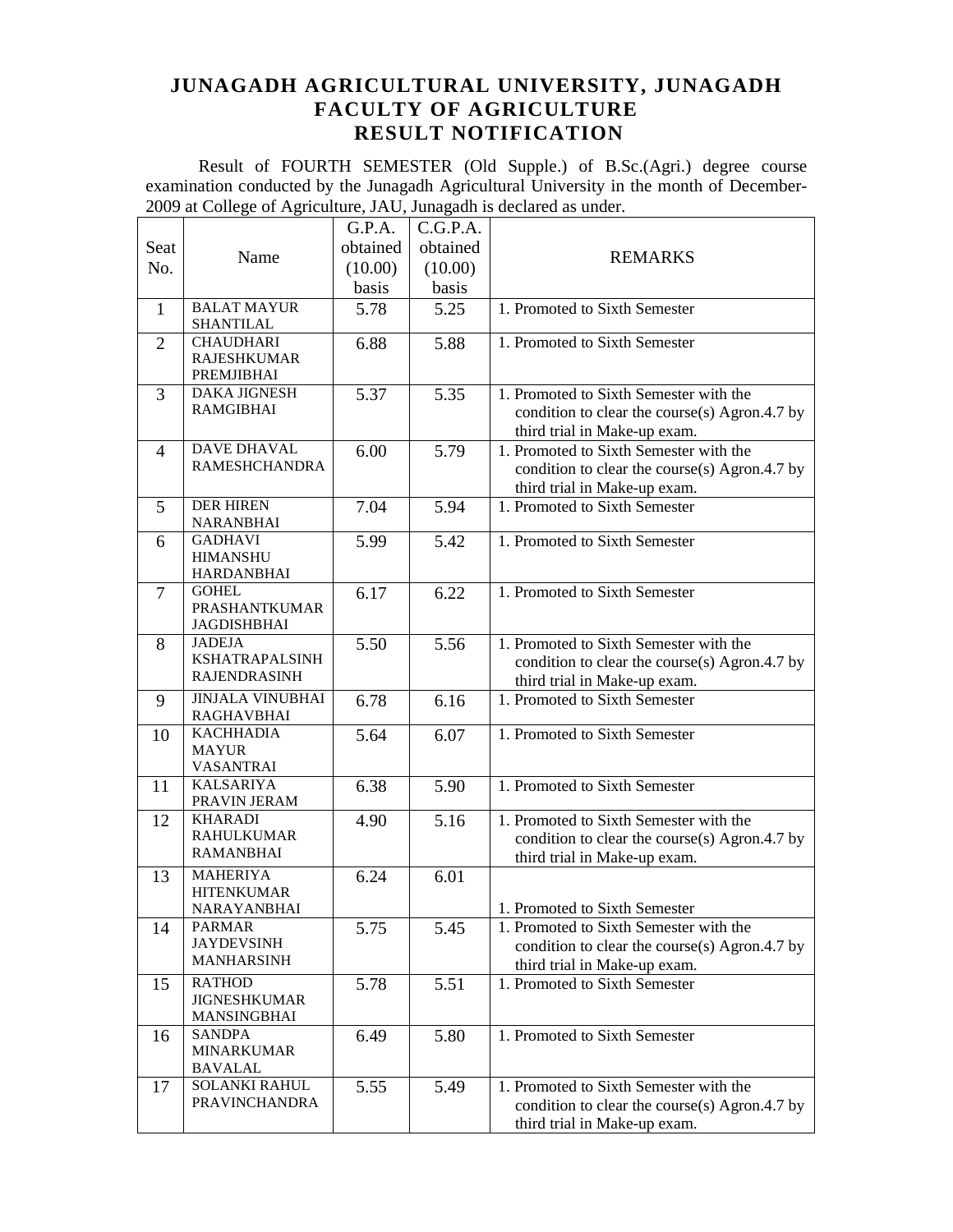| Fourth Sem. (Old Sup.) B.Sc. (Agri.) |  |
|--------------------------------------|--|
|                                      |  |

|    |                       | $(1 - 7)$ |      |                                           |
|----|-----------------------|-----------|------|-------------------------------------------|
| 18 | <b>SUTARIA JAYDIP</b> | 4.85      | 5.05 | 1. Not promoted to Sixth Semester.        |
|    | <b>GORDHANBHAI</b>    |           |      | 2. Discontinued from University enrolment |
|    |                       |           |      | due to failure to clear the course $(s)$  |
|    |                       |           |      | Agron.4.7 by fourth & final trial.        |
| 19 | <b>VAGHASIYA</b>      | 7.13      | 6.32 | 1. Promoted to Sixth Semester             |
|    | <b>DHIMANTKUMAR</b>   |           |      |                                           |
|    | <b>RASIKLAL</b>       |           |      |                                           |
| 20 | <b>VASAVA</b>         | 6.33      | 5.77 | 1. Promoted to Sixth Semester             |
|    | <b>HARSHADKUMAR</b>   |           |      |                                           |
|    | <b>MAGANBHAI</b>      |           |      |                                           |
| 21 | <b>VASAVE</b>         | 6.25      | 5.50 | 1. Promoted to Sixth Semester             |
|    | <b>JAYESHKUMAR</b>    |           |      |                                           |
|    | <b>BIRBALBHAI</b>     |           |      |                                           |

### No. JAU / REG / EXAM / T-2 / 691-93/ 2010 **REGISTRAR**

Date: 11/02/2010

- 1. The Principal, College of Agriculture, JAU, Junagadh (5 copies)
- 2. The Director of Students Welfare, JAU, Junagadh 3. Table-4 of this branch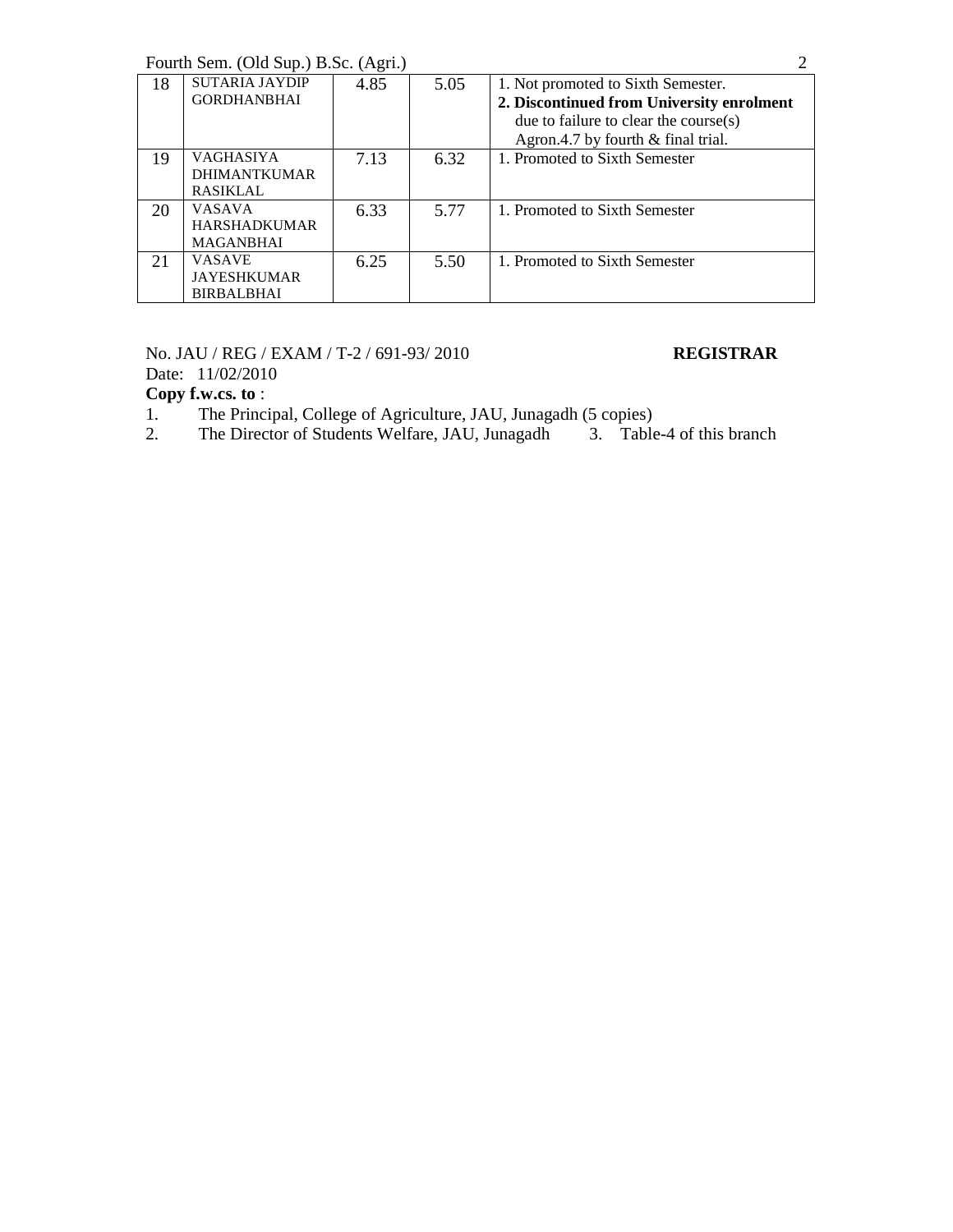Result of FIFTH SEMESTER (Old Regular) of B.Sc.(Agri.) degree course examination conducted by the Junagadh Agricultural University in the month of December-2009 at College of Agriculture, JAU, Junagadh is declared as under.

|                |                                           | G.P.A.   | C.G.P.A. |                                                                      |
|----------------|-------------------------------------------|----------|----------|----------------------------------------------------------------------|
| Seat           | Name                                      | obtained | obtained | <b>REMARKS</b>                                                       |
| No.            |                                           | (10.00)  | (10.00)  |                                                                      |
|                |                                           | basis    | basis    |                                                                      |
| $\mathbf{1}$   | <b>ASHOK JAISWAL</b>                      | 6.77     | 6.62     |                                                                      |
| $\overline{2}$ | <b>BALAT MAYUR</b>                        | 4.91     | 5.18     | 1. Promoted to Sixth Semester.                                       |
|                | <b>SHANTILAL</b>                          |          |          | 2. On academic probation to clear the course(s)                      |
|                |                                           |          |          | Pl.Path.5.4. Ag.Chem.5.6 and Agron.5.9 by                            |
|                |                                           |          |          | second trial                                                         |
| 3              | <b>BALDANIYA</b>                          | 6.27     | 7.07     | 1. Promoted to Sixth Semester.                                       |
|                | <b>SHAILESHKUMAR</b>                      |          |          | 2. On academic probation to clear the course(s)                      |
|                | JAGAMALBHAI                               |          |          | Pl.Path.5.4. by second trial                                         |
| $\overline{4}$ | <b>CHAUDHARI</b>                          | 5.80     | 5.86     | 1. Promoted to Sixth Semester.                                       |
|                | <b>RAJESHKUMAR</b><br>PREMJIBHAI          |          |          | 2. On academic probation to clear the course(s)                      |
|                |                                           |          |          | Ag.Engg.5.2 by second trial                                          |
| 5              | <b>CHAVADA GEETA</b><br><b>MEGHJIBHAI</b> | 6.99     | 6.19     |                                                                      |
| 6              | <b>CHAVDA</b>                             | 7.86     | 7.27     |                                                                      |
|                | <b>DHIRENKUMAR</b>                        |          |          |                                                                      |
|                | <b>KANJIBHAI</b>                          |          |          |                                                                      |
| $\overline{7}$ | <b>CHAVDA MAYUR</b>                       | 6.24     | 6.52     | 1. Promoted to Sixth Semester.                                       |
|                | <b>PRAVINBHAI</b>                         |          |          | 2. On academic probation to clear the course(s)                      |
|                |                                           |          |          | Ag.Engg.5.2 by second trial                                          |
| 8              | DAKA JIGNESH<br><b>RAMGIBHAI</b>          | 4.30     | 5.14     | 1. Promoted to Sixth Semester with the condition                     |
|                |                                           |          |          | to clear the course(s) Agron.4.7 of fourth sem.                      |
|                |                                           |          |          | by third trial in Make-up exam.                                      |
|                |                                           |          |          | 2. On academic probation to clear the course(s)                      |
|                |                                           |          |          | Ani.Sci.5.2, Ag.Engg.5.2, Agron.5.8 and<br>Agron.5.9 by second trial |
| 9              | <b>DANGARIYA</b>                          | 7.09     | 6.78     | 1. Promoted to Sixth Semester.                                       |
|                | <b>MOHIT</b>                              |          |          | 2. On academic probation to clear the course(s)                      |
|                | VALLABHBHAI                               |          |          | Ag.Engg.5.2 by second trial                                          |
| 10             | DARSHANA GOHIL                            | 6.43     | 6.58     |                                                                      |
| 11             | <b>DAVE DHAVAL</b>                        | 5.43     | 5.71     | 1. Promoted to Sixth Semester with the condition                     |
|                | <b>RAMESHCHANDRA</b>                      |          |          | to clear the course(s) Agron.4.7 of fourth sem.                      |
|                |                                           |          |          | by third trial in Make-up exam.                                      |
|                |                                           |          |          | 2. On academic probation to clear the course(s)                      |
|                |                                           |          |          | Ag.Engg.5.2 and Ag.Chem.5.6 by second trial                          |
| 12             | <b>DAVE VINAY</b>                         | 3.97     | 4.84     | 1. Promoted to Sixth Semester.                                       |
|                | <b>JAGDISHBHAI</b>                        |          |          | 2. On academic probation to clear the course(s)                      |
|                |                                           |          |          | Ani.Sci.5.2, Ag.Engg.5.2, Ag.Extn.5.3,                               |
|                |                                           |          |          | Ag.Ento.5.3 and Agron.5.8 by second trial                            |
| 13             | <b>DER HIREN</b><br><b>NARANBHAI</b>      | 5.96     | 5.94     | 1. Promoted to Sixth Semester.                                       |
|                |                                           |          |          | 2. On academic probation to clear the course(s)                      |
|                | <b>GADHAVI</b>                            |          |          | Pl.Path.5.4 by second trial                                          |
| 14             | <b>HIMANSHU</b>                           | 5.77     | 5.49     |                                                                      |
|                | <b>HARDANBHAI</b>                         |          |          |                                                                      |
| 15             | <b>GAJERA KINJAL</b>                      | 7.24     | 7.19     |                                                                      |
|                | <b>DHIRAJLAL</b>                          |          |          |                                                                      |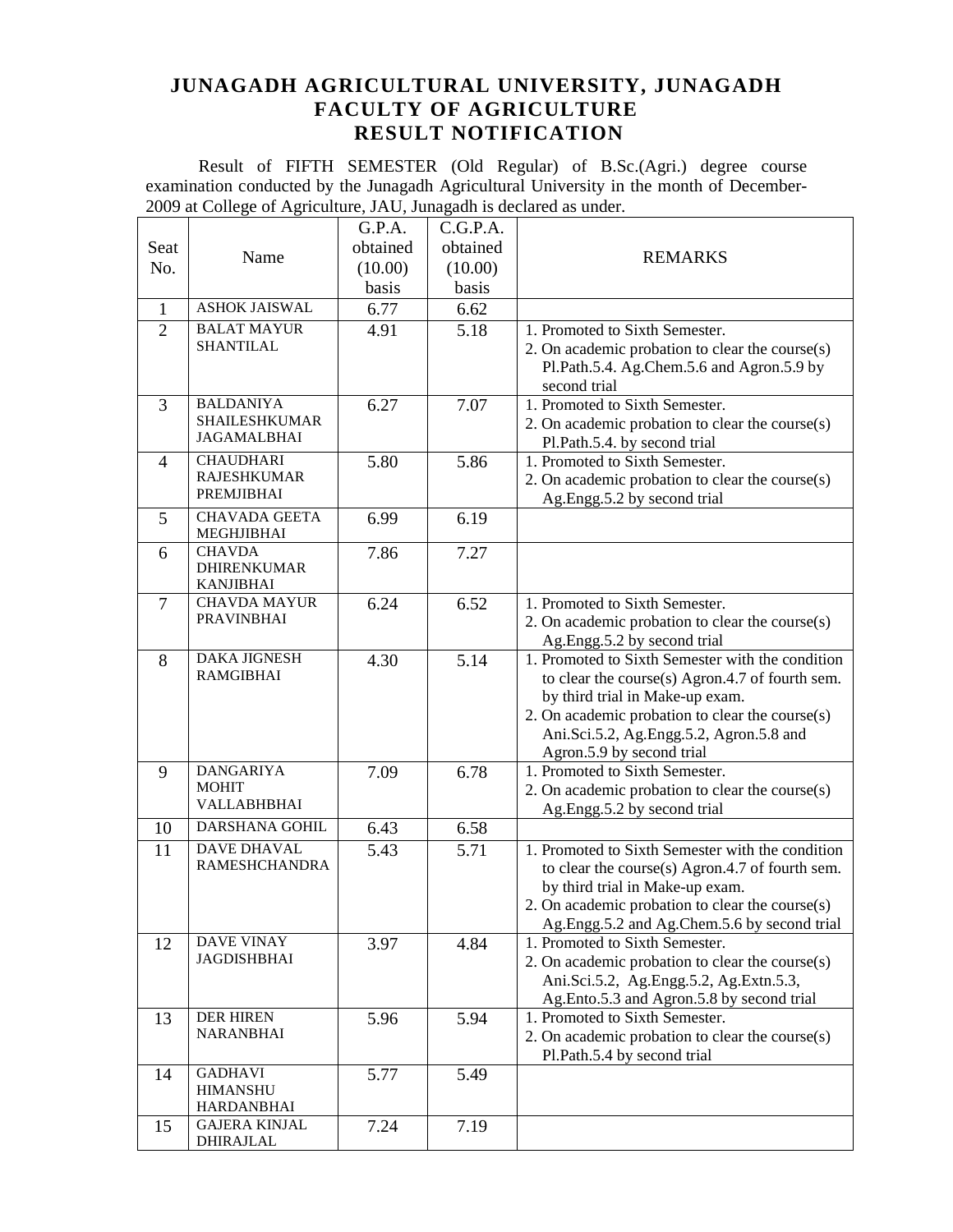Fifth Sem. (Old Reg.) B.Sc. (Agri.) 2

| 16 | <b>GAJIPARA</b><br><b>PARAGKUMAR</b><br><b>JAMANBHAI</b>      | 7.50 | 6.80 |                                                                                                                                                                                                                                                                                                 |
|----|---------------------------------------------------------------|------|------|-------------------------------------------------------------------------------------------------------------------------------------------------------------------------------------------------------------------------------------------------------------------------------------------------|
| 17 | <b>GHELANI</b><br><b>MITESHKUMAR</b><br><b>KISHORBHAI</b>     | 9.27 | 8.70 |                                                                                                                                                                                                                                                                                                 |
| 18 | <b>GOHEL</b><br><b>PRASHANTKUMAR</b><br><b>JAGDISHBHAI</b>    | 5.05 | 5.98 | 1. Promoted to Sixth Semester.<br>2. On academic probation to clear the course(s)<br>Ag.Engg.5.2, Ag.Econ.5.3 and Pl.Path.5.4 by<br>second trial                                                                                                                                                |
| 19 | <b>GOHIL</b><br><b>BHAGIRATHSINH</b><br><b>SAHDEVSINH</b>     | 8.42 | 7.90 |                                                                                                                                                                                                                                                                                                 |
| 20 | <b>JADEJA</b><br><b>KSHATRAPALSINH</b><br><b>RAJENDRASINH</b> | 5.35 | 5.52 | 1. Promoted to Sixth Semester with the condition<br>to clear the course(s) Agron.4.7 of fourth sem.<br>by third trial in Make-up exam.<br>2. On academic probation to clear the course(s)<br>Ag.Engg.5.2 by second trial                                                                        |
| 21 | <b>JINJALA VINUBHAI</b><br><b>RAGHAVBHAI</b>                  | 5.60 | 6.04 | 1. Promoted to Sixth Semester.<br>2. On academic probation to clear the course(s)<br>Pl.Path.5.4 by second trial                                                                                                                                                                                |
| 22 | <b>KACHHADIA</b><br><b>MAYUR</b><br><b>VASANTRAI</b>          | 5.16 | 5.89 | 1. Promoted to Sixth Semester.<br>2. On academic probation to clear the course(s)<br>Ag.Engg.5.2 by second trial                                                                                                                                                                                |
| 23 | <b>KAILA</b><br><b>PRATIKKUMAR</b><br><b>LALJIBHAI</b>        | 7.48 | 6.99 |                                                                                                                                                                                                                                                                                                 |
| 24 | <b>KALSARIYA</b><br>ASMITA BAVBHAI                            | 5.57 | 6.13 |                                                                                                                                                                                                                                                                                                 |
| 25 | <b>KALSARIYA</b><br>PRAVIN JERAM                              | 6.44 | 6.01 |                                                                                                                                                                                                                                                                                                 |
| 26 | <b>KANARA HIREN</b><br><b>GOPALBHAI</b>                       | 7.10 | 6.34 |                                                                                                                                                                                                                                                                                                 |
| 27 | <b>KHARADI</b><br><b>RAHULKUMAR</b><br><b>RAMANBHAI</b>       | 3.87 | 4.90 | 1. Promoted to Sixth Semester with the condition<br>to clear the course(s) Agron.4.7 of fourth sem.<br>by third trial in Make-up exam.<br>2. On academic probation to clear the course(s)<br>Ani.Sci.5.2, Ag.Engg.5.2, Ag.Extn.5.3,<br>Ag.Ento.5.3, Ag.Bot.5.5 and Agron.5.9 by<br>second trial |
| 28 | <b>KUBAVAT</b><br><b>ASHISHKUMAR</b><br><b>KISHORBHAI</b>     | 5.77 | 6.10 | 1. Promoted to Sixth Semester.<br>2. On academic probation to clear the course(s)<br>Ag.Engg.5.2 and Ag.Bot.5.5 by second trial                                                                                                                                                                 |
| 29 | <b>KUMBHAR</b><br><b>MUKESHKUMAR</b><br><b>BHIKHABHAI</b>     | 6.23 | 6.25 | 1. Promoted to Sixth Semester.<br>2. On academic probation to clear the course(s)<br>Ag.Engg.5.2 by second trial                                                                                                                                                                                |
| 30 | <b>MAHERIYA</b><br><b>HITENKUMAR</b><br>NARAYANBHAI           | 5.08 | 5.82 | 1. Promoted to Sixth Semester.<br>2. On academic probation to clear the course(s)<br>Ag.Engg.5.2 and Ag.Bot.5.5 by second trial                                                                                                                                                                 |
| 31 | <b>MALAVIYA GOPAL</b><br><b>BHAGVANJIBHAI</b>                 | 8.20 | 7.72 |                                                                                                                                                                                                                                                                                                 |
| 32 | <b>MARVIYA</b><br><b>PRASHANTKUMAR</b><br>BHAGVANJIBHAI       | 7.63 | 7.26 |                                                                                                                                                                                                                                                                                                 |
| 33 | <b>MOVALIYA</b><br><b>DARSHANKUMAR</b><br><b>JERAMBHAI</b>    | 7.53 | 7.30 |                                                                                                                                                                                                                                                                                                 |
| 34 | MS. INDIRA<br><b>KUMARI</b>                                   | 8.64 | 8.16 |                                                                                                                                                                                                                                                                                                 |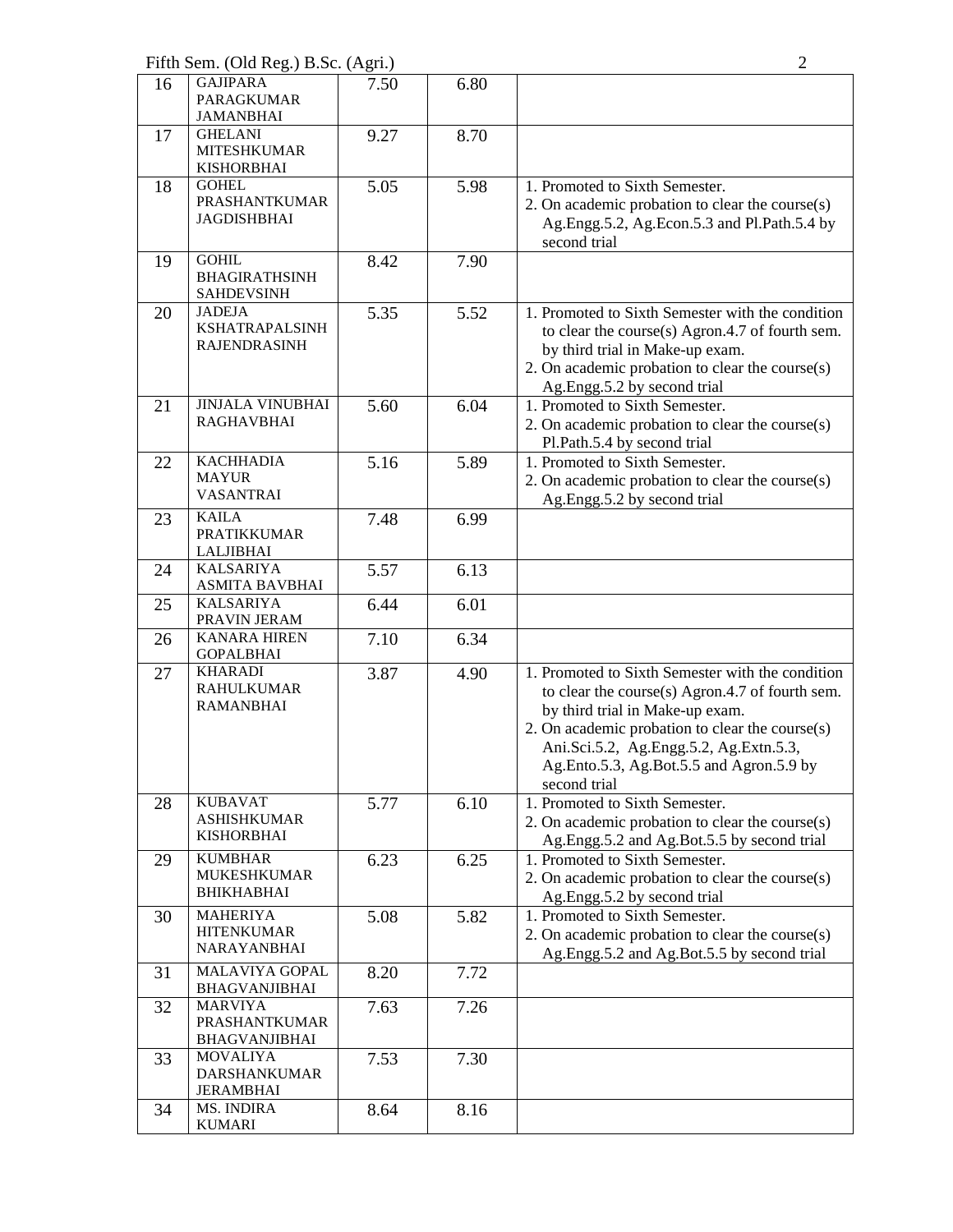Fifth Sem. (Old Reg.) B.Sc. (Agri.) 3

| 35 | <b>PADHERIYA</b>                    | 6.65 | 6.80 | 1. Promoted to Sixth Semester.                   |
|----|-------------------------------------|------|------|--------------------------------------------------|
|    | <b>DHAVAL</b>                       |      |      | 2. On academic probation to clear the course(s)  |
|    | <b>RAGHUVIRSINH</b>                 |      |      | Ag.Engg.5.2 by second trial                      |
| 36 | <b>PAGHDAR</b>                      | 5.94 | 5.89 |                                                  |
|    | <b>ABHISHEK</b>                     |      |      |                                                  |
|    | <b>BHOVANBHAI</b>                   |      |      |                                                  |
| 37 | <b>PANDIT</b>                       | 7.03 | 6.51 |                                                  |
|    | <b>BHUMIBEN</b>                     |      |      |                                                  |
|    | PANKAJBHAI                          |      |      |                                                  |
| 38 | <b>PANSURIYA</b>                    | 5.97 | 5.84 |                                                  |
|    | PRATIK BABULAL                      |      |      |                                                  |
| 39 | <b>PARMAR</b>                       | 5.63 | 6.09 | 1. Promoted to Sixth Semester.                   |
|    | <b>HITESHKUMAR</b>                  |      |      | 2. On academic probation to clear the course(s)  |
|    | <b>ARSI</b>                         |      |      | Ag.Engg.5.2 by second trial                      |
| 40 | <b>PARMAR</b>                       | 5.43 | 5.45 | 1. Promoted to Sixth Semester with the condition |
|    | <b>JAYDEVSINH</b>                   |      |      | to clear the course(s) Agron.4.7 of fourth sem.  |
|    | <b>MANHARSINH</b>                   |      |      | by third trial in Make-up exam.                  |
|    |                                     |      |      | 2. On academic probation to clear the course(s)  |
|    |                                     |      |      |                                                  |
|    | PARMAR RAVI                         | 8.33 | 7.75 | Agron.5.9 by second trial                        |
| 41 | <b>MAGANBHAI</b>                    |      |      |                                                  |
| 42 | <b>PATEL MEHUL</b>                  | 6.07 | 6.07 |                                                  |
|    | CHANDRAKANT                         |      |      |                                                  |
| 43 | PATOLIYA JAYDIP                     | 7.10 | 6.52 |                                                  |
|    | <b>UKABHAI</b>                      |      |      |                                                  |
| 44 | POLARA AMIT                         | 5.55 | 5.71 | 1. Promoted to Sixth Semester.                   |
|    | <b>MANSUKHBHAI</b>                  |      |      | 2. On academic probation to clear the course(s)  |
|    |                                     |      |      |                                                  |
|    |                                     |      |      | Pl.Path.5.4 by second trial                      |
| 45 | <b>PRAJAPATI</b>                    | 6.81 | 6.63 |                                                  |
|    | <b>PINAKIN</b><br><b>JAYANTILAL</b> |      |      |                                                  |
|    | PRAJAPATI                           | 6.60 | 6.23 |                                                  |
| 46 | <b>SURESHBHAI</b>                   |      |      |                                                  |
|    | <b>GHEVAJI</b>                      |      |      |                                                  |
| 47 | PRAMOD KUMAR                        | 7.13 | 7.09 |                                                  |
|    | <b>RATHORE</b>                      |      |      |                                                  |
| 48 | <b>RAMANI</b>                       | 5.24 | 6.04 | 1. Promoted to Sixth Semester.                   |
|    | <b>MITESHKUMAR</b>                  |      |      | 2. On academic probation to clear the course(s)  |
|    | <b>GIRADHARLAL</b>                  |      |      | Ag.Engg.5.2 and Ag.Bot.5.5 by second trial       |
|    | <b>RAMANI</b>                       |      |      |                                                  |
| 49 | <b>VIVEKKUMAR</b>                   | 7.18 | 6.66 |                                                  |
|    | NAVINCHANDRA                        |      |      |                                                  |
| 50 | RAMOLIYA AMIT                       | 5.93 | 6.47 | 1. Promoted to Sixth Semester.                   |
|    | <b>GANESHBHAI</b>                   |      |      | 2. On academic probation to clear the course(s)  |
|    |                                     |      |      | Ag.Engg.5.2 and Pl.Path.5.4 by second trial      |
|    | <b>RATHOD</b>                       |      |      |                                                  |
| 51 | <b>JIGNESHKUMAR</b>                 | 3.93 | 5.19 | 1. Promoted to Sixth Semester.                   |
|    | MANSINGBHAI                         |      |      | 2. On academic probation to clear the course(s)  |
|    |                                     |      |      | Ani.Sci.5.2, Ag.Engg.5.2, Ag.Ento.5.3,           |
|    |                                     |      |      | Ag.Econ.5.3 and Ag.Chem.5.6 by second trial      |
| 52 | <b>RATHOD</b>                       | 6.49 | 6.13 |                                                  |
|    | <b>POOJABEN</b>                     |      |      |                                                  |
|    | <b>VINUBHAI</b>                     |      |      |                                                  |
| 53 | <b>RATHOD</b>                       | 7.26 | 7.28 |                                                  |
|    | <b>VIRAJBEN</b>                     |      |      |                                                  |
|    | <b>BHARATBHAI</b>                   |      |      |                                                  |
| 54 | <b>RAVI KANT</b>                    | 7.33 | 7.57 |                                                  |
| 55 | <b>SACHIN KUMAR</b>                 | 7.22 | 7.53 |                                                  |
|    | <b>SINGH</b>                        |      |      |                                                  |
| 56 | SAKHIYA SATYAM                      | 8.03 | 7.63 |                                                  |
|    | VASHRAMBHAI                         |      |      |                                                  |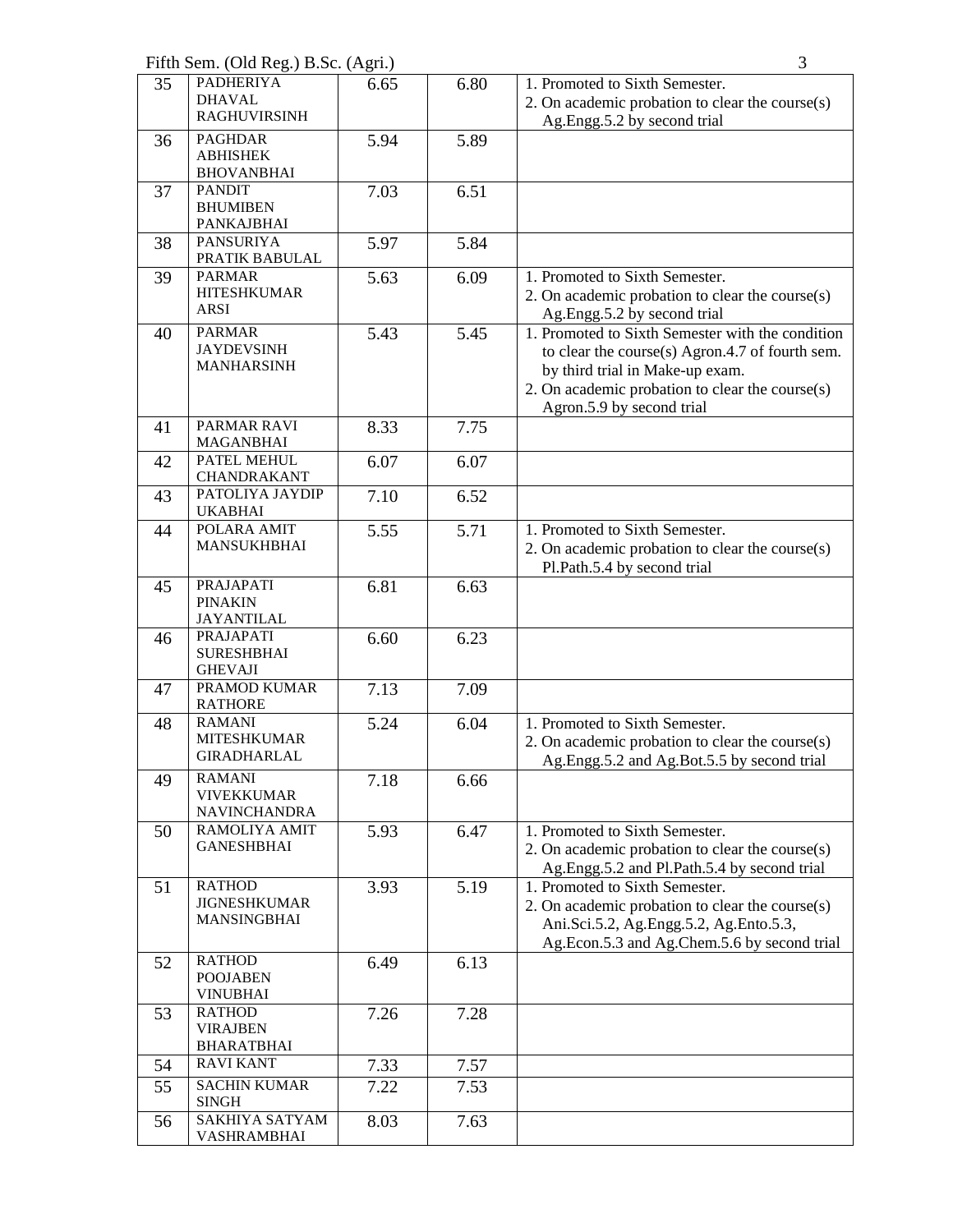Fifth Sem. (Old Reg.) B.Sc. (Agri.) 4

|    | $50.001$ (signal)                                            |      |      |                                                                                                                                                                                                                                                                                                                                                   |
|----|--------------------------------------------------------------|------|------|---------------------------------------------------------------------------------------------------------------------------------------------------------------------------------------------------------------------------------------------------------------------------------------------------------------------------------------------------|
| 57 | <b>SANDPA</b><br><b>MINARKUMAR</b><br><b>BAVALAL</b>         | 4.29 | 5.49 | 1. Promoted to Sixth Semester.<br>2. On academic probation to clear the course(s)<br>Ag.Engg.5.2, Pl.Path.5.4 and Ag.Bot.5.5 by<br>second trial                                                                                                                                                                                                   |
| 58 | <b>SAURABH MEENA</b>                                         | 7.28 | 7.24 |                                                                                                                                                                                                                                                                                                                                                   |
| 59 | <b>SISODIYA RAVAT</b><br><b>RAMBHAI</b>                      | 6.30 | 6.57 |                                                                                                                                                                                                                                                                                                                                                   |
| 60 | <b>SOLANKI HARPAL</b><br><b>VAJUBHAI</b>                     | 7.37 | 7.50 |                                                                                                                                                                                                                                                                                                                                                   |
| 61 | <b>SOLANKI RAHUL</b><br><b>PRAVINCHANDRA</b>                 | 4.83 | 5.35 | 1. Promoted to Sixth Semester with the condition<br>to clear the course(s) Agron.4.7 of fourth sem.<br>by third trial in Make-up exam.<br>2. On academic probation to clear the course(s)<br>Ani.Sci.5.2 and Ag.Engg.5.2 by second trial                                                                                                          |
| 62 | <b>TALA SHIRISH</b><br><b>HEMATLAL</b>                       | 5.54 | 5.61 | 1. Promoted to Sixth Semester<br>2. On academic probation to clear the course(s)<br>Ag.Engg.5.2 by second trial                                                                                                                                                                                                                                   |
| 63 | <b>VACHHANI</b><br><b>SAGARKUMAR</b><br>YASHVANTRAY          | 7.11 | 6.97 |                                                                                                                                                                                                                                                                                                                                                   |
| 64 | <b>VAGADIA PIYUSH</b><br><b>SHAMBHUBHAI</b>                  | 6.67 | 6.84 | 1. Promoted to Sixth Semester<br>2. On academic probation to clear the course(s)<br>Ag.Engg.5.2 by second trial                                                                                                                                                                                                                                   |
| 65 | <b>VAGHASIYA</b><br><b>DHIMANTKUMAR</b><br><b>RASIKLAL</b>   | 5.62 | 6.18 | 1. Promoted to Sixth Semester<br>2. On academic probation to clear the course(s)<br>Ag.Engg.5.2 and Ag.Bot.5.5 by second trial                                                                                                                                                                                                                    |
| 66 | <b>VARASANI</b><br><b>JAYDEEP</b><br>VALLABHBHAI             | 6.85 | 6.63 |                                                                                                                                                                                                                                                                                                                                                   |
| 67 | <b>VASAVA</b><br><b>HARSHADKUMAR</b><br><b>MAGANBHAI</b>     | 5.50 | 5.71 | 1. Promoted to Sixth Semester<br>2. On academic probation to clear the course(s)<br>Ag.Engg.5.2 by second trial                                                                                                                                                                                                                                   |
| 68 | <b>VASAVE</b><br><b>JAYESHKUMAR</b><br><b>BIRBALBHAI</b>     | 4.68 | 5.33 | 1. Promoted to Sixth Semester<br>2. On academic probation to clear the course(s)<br>Ani.Sci.5.2, Ag.Engg.5.2 and Pl.Path.5.4 by<br>second trial                                                                                                                                                                                                   |
| 69 | <b>VASOYA</b><br><b>UTTAMKUMAR</b><br><b>JERAMBHAI</b>       | 7.60 | 7.27 |                                                                                                                                                                                                                                                                                                                                                   |
| 70 | <b>VAVDIYA</b><br><b>PARESHKUMAR</b><br>AMARSHIBHAI          | 7.70 | 7.60 |                                                                                                                                                                                                                                                                                                                                                   |
| 71 | <b>VIKRAM SINGH</b>                                          | 7.42 | 7.17 |                                                                                                                                                                                                                                                                                                                                                   |
| 72 | <b>SUTARIA JAYDIP</b><br><b>GORDHANBHAI</b>                  | 3.72 | 4.78 | 1. Not promoted to Sixth Semester.<br>2. Discontinued from University enrolment<br>due to failure to clear the course(s) Agron.4.7<br>of fourth sem. by fourth & final trial.<br>3. On academic probation to clear the course(s)<br>Ag.Engg.5.2, Ag.Extn.5.3, Ag.Ento.5.3,<br>Pl.Path.5.4, Ag.Bot.5.5, Agron.5.8 and<br>Agron.5.9 by second trial |
| 73 | <b>VAGHELA</b><br><b>DHIRENDRASINH</b><br><b>GAMBHIRSINH</b> | 6.06 | 5.92 |                                                                                                                                                                                                                                                                                                                                                   |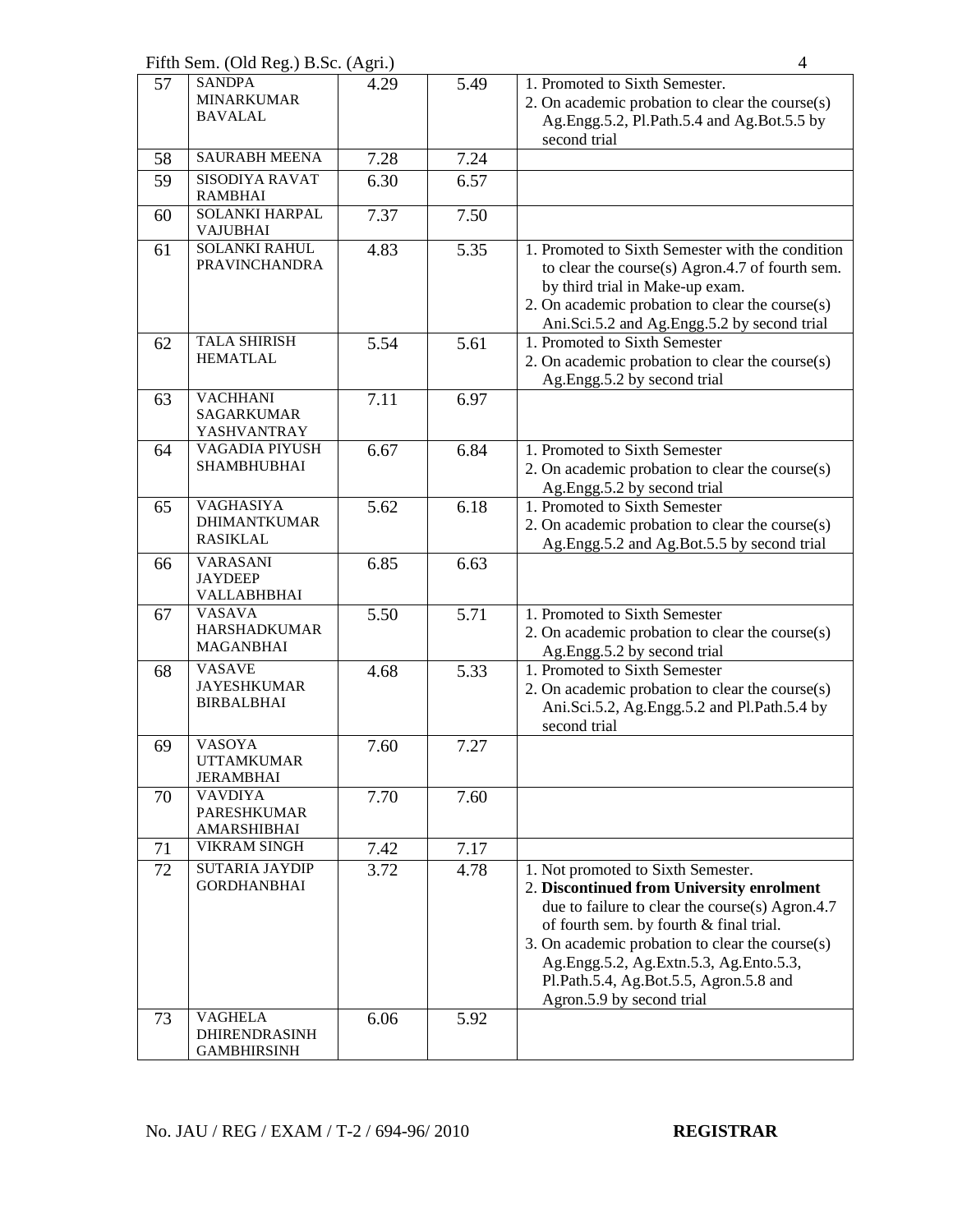Fifth Sem. (Old Reg.) B.Sc. (Agri.) 5 Date: 11/02/2010

# **Copy f.w.cs. to** :<br>1. The Princi

- 1. The Principal, College of Agriculture, JAU, Junagadh (5 copies)<br>2. The Director of Students Welfare, JAU, Junagadh
- 2. The Director of Students Welfare, JAU, Junagadh<br>
3. Table-4 of this branch
- Table-4 of this branch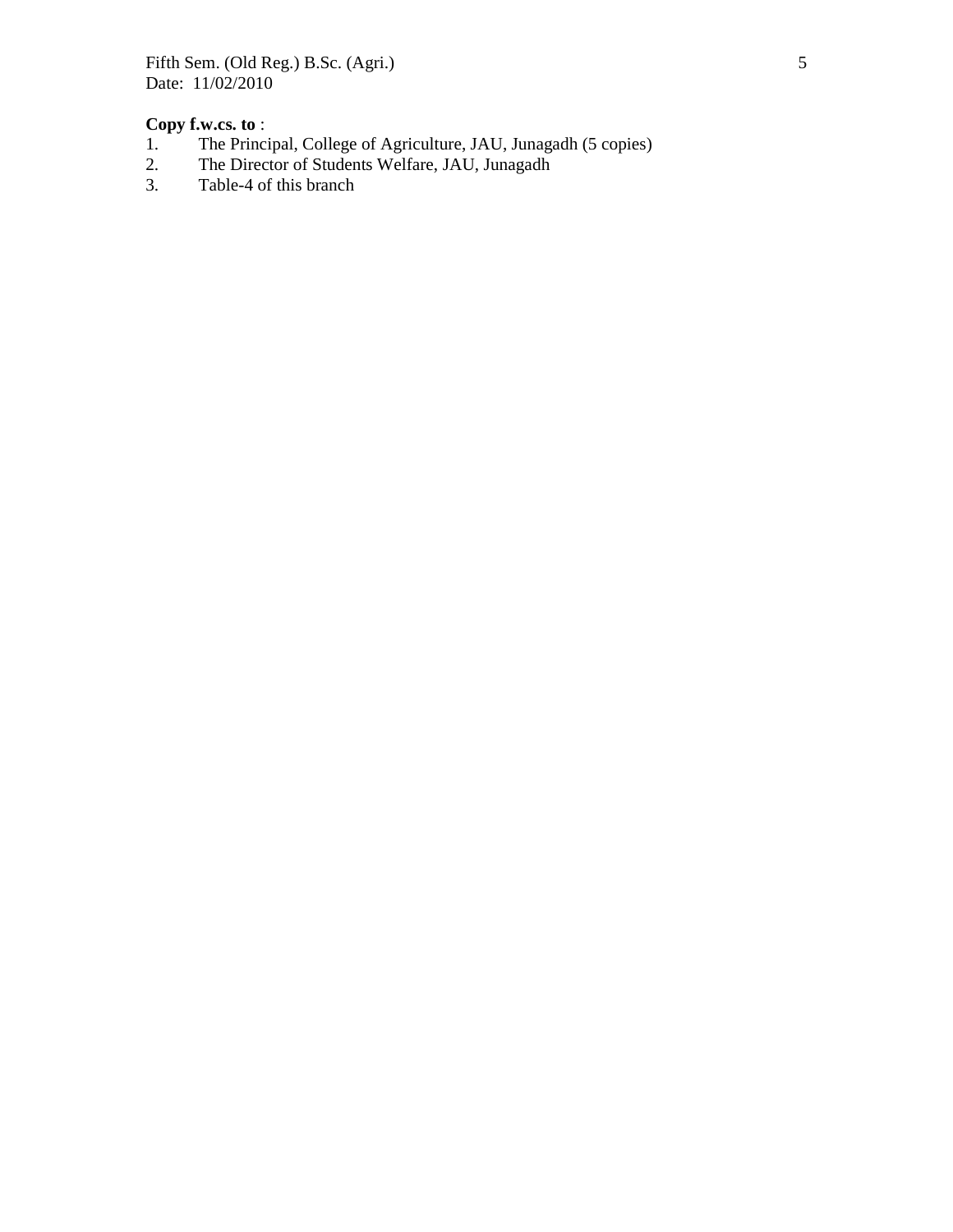Result of SIXTH SEMESTER (Old Supple.) of B.Sc.(Agri.) degree course examination conducted by the Junagadh Agricultural University in the month of December-2009 at College of Agriculture, JAU, Junagadh is declared as under.

|                |                         | G.P.A.   | C.G.P.A. |                |
|----------------|-------------------------|----------|----------|----------------|
| Seat           |                         | obtained | obtained |                |
| No.            | Name                    | (10.00)  | (10.00)  | <b>REMARKS</b> |
|                |                         | basis    | basis    |                |
| $\mathbf{1}$   | <b>GADHVI</b>           | 6.22     | 6.30     |                |
|                | <b>BHANUPRATAPSINGH</b> |          |          |                |
|                | <b>GANGADANJI</b>       |          |          |                |
| $\overline{2}$ | <b>GAJERA ABHISHEK</b>  | 6.98     | 6.96     |                |
|                | <b>DHIRAJLAL</b>        |          |          |                |
| 3              | <b>HUMBAL UJJAVAL</b>   | 5.76     | 5.39     |                |
|                | <b>NAGDANBHAI</b>       |          |          |                |
| $\overline{4}$ | <b>KEVADIYA KULDIP</b>  | 7.36     | 6.70     |                |
|                | <b>TULSIBHAI</b>        |          |          |                |
| 5              | <b>KUNCHALA</b>         | 6.21     | 6.24     |                |
|                | <b>KRISHNAKUMAR</b>     |          |          |                |
|                | <b>DOSALBHAI</b>        |          |          |                |
| 6              | <b>KYADA JIGNESH</b>    | 6.09     | 5.81     |                |
|                | <b>KANTILAL</b>         |          |          |                |
| $\tau$         | <b>MAVANI</b>           | 6.24     | 6.08     |                |
|                | <b>DHARMENDRAKUMAR</b>  |          |          |                |
|                | <b>BHAGAVANJI</b>       |          |          |                |
| 8              | PATEL RAHULKUMAR        | 5.18     | 5.14     |                |
|                | <b>KISHORBHAI</b>       |          |          |                |
| 9              | <b>RAJANI</b>           | 6.30     | 5.59     |                |
|                | <b>MAYURKUMAR</b>       |          |          |                |
|                | <b>PARMANAND</b>        |          |          |                |
| 10             | <b>RANA</b>             | 6.84     | 6.48     |                |
|                | <b>HARIKRUSHANSINH</b>  |          |          |                |
|                | <b>RAMDEVSINHJI</b>     |          |          |                |

No. JAU / REG / EXAM / T-2 / 697-99/ 2010 **REGISTRAR** Date: 11/02/2010

- 1. The Principal, College of Agriculture, JAU, Junagadh (5 copies)
- 2. The Director of Students Welfare, JAU, Junagadh<br>3. Table-4 of this branch
- Table-4 of this branch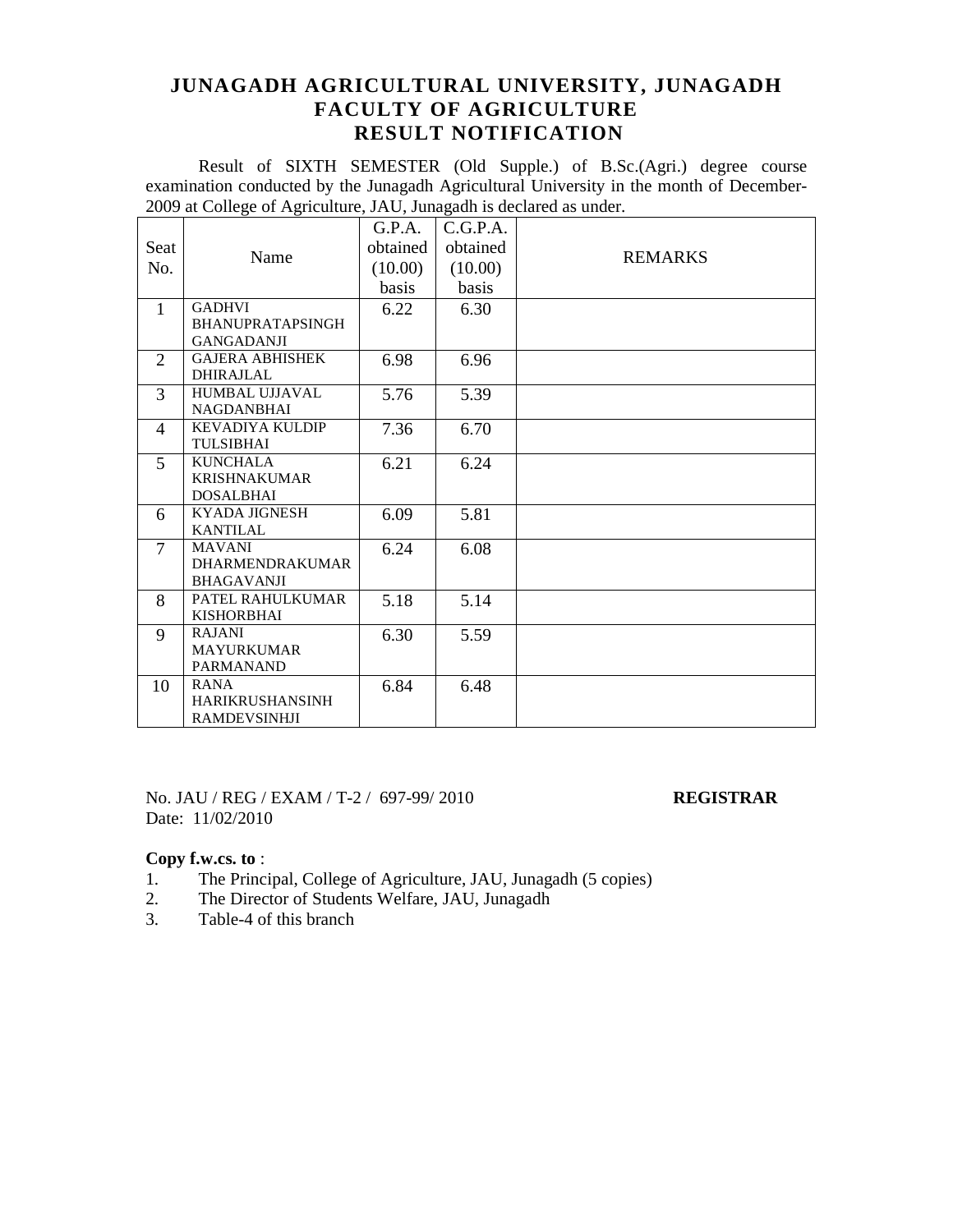Result of SEVENTH SEMESTER (Old Regular) of B.Sc.(Agri.) degree course examination conducted by the Junagadh Agricultural University in the month of December-2009 at College of Agriculture, JAU, Junagadh is declared as under.

|                |                                  | G.P.A.   | C.G.P.A. |                |
|----------------|----------------------------------|----------|----------|----------------|
| Seat           |                                  | obtained | obtained |                |
| No.            | Name                             | (10.00)  | (10.00)  | <b>REMARKS</b> |
|                |                                  | basis    | basis    |                |
|                |                                  |          |          |                |
| 1              | <b>AKABARI</b>                   | 7.40     | 7.74     |                |
|                | <b>VIRENKUMAR</b>                |          |          |                |
|                | <b>RAMANIK</b>                   |          |          |                |
| 2              | <b>ANIL KUMAR</b>                | 7.10     | 7.43     |                |
|                | <b>SUROLIYA</b>                  |          |          |                |
| 3              | <b>BABARIYA CHIRAG</b>           | 7.50     | 8.01     |                |
|                | <b>ASHOKBHAI</b>                 |          |          |                |
| $\overline{4}$ | <b>BABARIYA</b>                  | 7.50     | 7.03     |                |
|                | <b>VISHALKUMAR</b>               |          |          |                |
|                | JAMANBHAI                        |          |          |                |
| 5              | <b>BANG</b>                      | 6.80     | 6.29     |                |
|                | <b>IMADADHUSAIN</b>              |          |          |                |
|                | <b>GULAMHUSAIN</b>               |          |          |                |
| 6              | <b>BHABHOR SAVAN</b>             | 6.50     | 5.55     |                |
|                | <b>MANSINH</b>                   |          |          |                |
| 7              | <b>BHORANIA</b>                  | 6.40     | 5.27     |                |
|                | <b>JIGNESHKUMAR</b>              |          |          |                |
|                | <b>KHIMJIBHAI</b>                |          |          |                |
| 8              | <b>CHAUDHARI</b>                 | 6.80     | 5.97     |                |
|                | <b>NIRAVKUMAR</b>                |          |          |                |
|                | <b>NANUBHAI</b>                  |          |          |                |
| 9              | <b>CHAUHAN</b>                   | 7.30     | 7.08     |                |
|                | <b>RAJESHKUMAR</b>               |          |          |                |
|                | <b>VITTHALBHAI</b>               |          |          |                |
| 10             | CHAVDA JAYPAL<br><b>DUDABHAI</b> | 6.90     | 6.63     |                |
|                | <b>CHHODAVADIA</b>               | 7.00     |          |                |
| 11             | <b>SUNILKUMAR</b>                |          | 7.08     |                |
|                | <b>KALUBHAI</b>                  |          |          |                |
| 12             | <b>DAKI RAJUBHAI</b>             | 6.20     | 5.34     |                |
|                | <b>NATHABHAI</b>                 |          |          |                |
| 13             | <b>DESAI PARESH</b>              | 6.30     | 6.16     |                |
|                | <b>VALJIBHAI</b>                 |          |          |                |
| 14             | <b>DOBARIYA</b>                  | 7.40     | 6.99     |                |
|                | <b>VISHALKUMAR</b>               |          |          |                |
|                | <b>KESHAVLAL</b>                 |          |          |                |
| 15             | DODIYA ANILKUMAR                 | 7.10     | 6.94     |                |
|                | <b>JESINGBHAI</b>                |          |          |                |
| 16             | <b>DUDHAT NAVANIT</b>            | 7.10     | 6.62     |                |
|                | MANSUKHBHAI                      |          |          |                |
| 17             | <b>GADHVI</b>                    | 6.70     | 6.31     |                |
|                | BHANUPRATAPSINGH                 |          |          |                |
|                | GANGADANJI                       |          |          |                |
| 18             | <b>GAJERA ABHISHEK</b>           | 6.70     | 6.95     |                |
|                | DHIRAJLAL                        |          |          |                |
| 19             | <b>GAUSWAMI</b>                  | 7.70     | 7.58     |                |
|                | PARESHGIRI                       |          |          |                |
|                | <b>ISHVARGIRI</b>                |          |          |                |
| 20             | <b>GONDALIYA RAHUL</b>           | 7.50     | 7.23     |                |
|                | HASMUKHBHAI                      |          |          |                |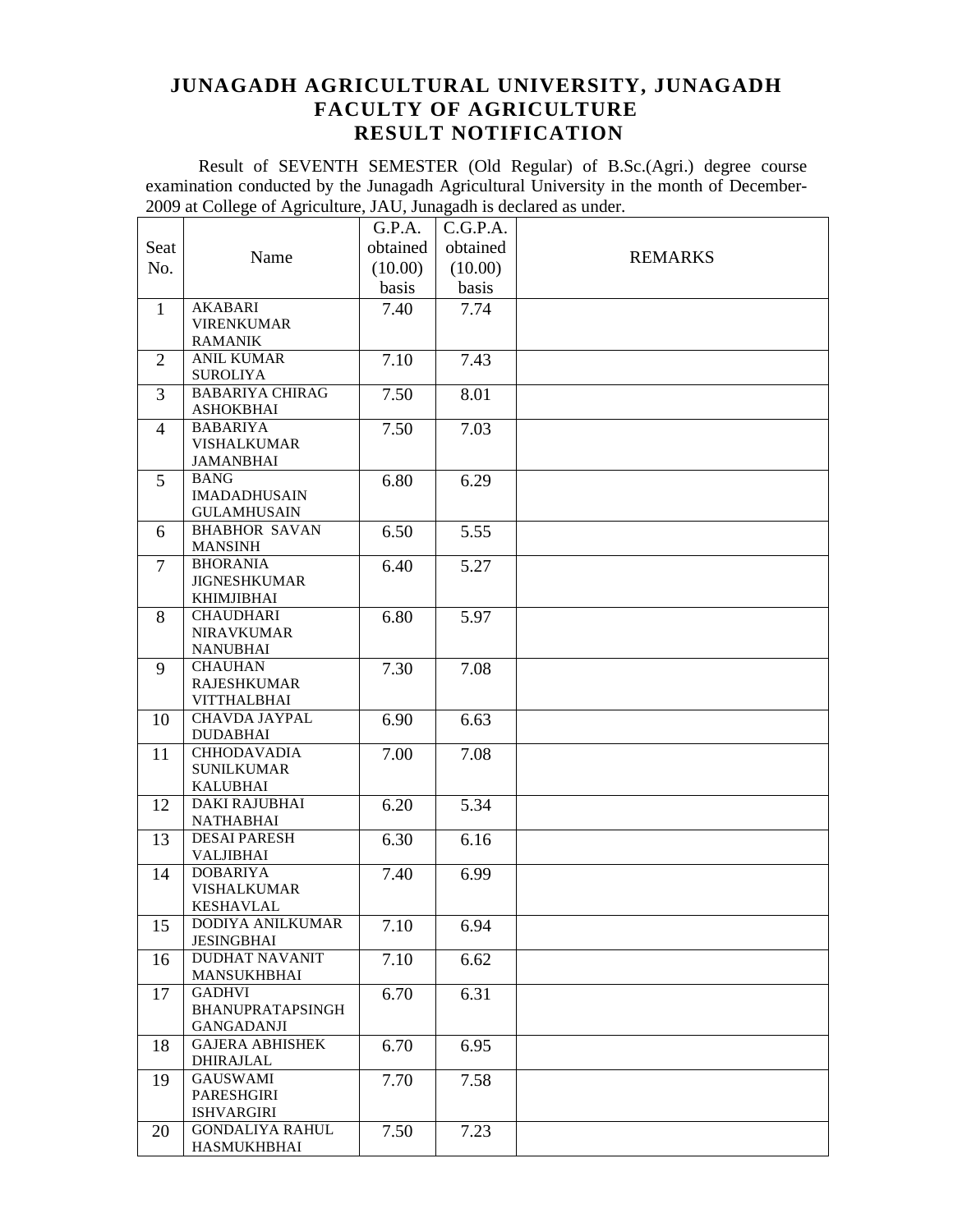Seventh Sem. (Old Reg.) B.Sc. (Agri.)

| 21 | HADIA BHARATBHAI<br><b>BHOLABHAI</b>        | 6.40 | 5.97 |  |
|----|---------------------------------------------|------|------|--|
| 22 | <b>HADVANI</b>                              | 6.40 | 5.80 |  |
|    | <b>MAULIKKUMAR</b>                          |      |      |  |
|    | <b>CHANDULAL</b>                            |      |      |  |
| 23 | HADWANI MAYURI                              | 7.90 | 6.49 |  |
|    | <b>KISHORBHAI</b>                           |      |      |  |
| 24 | HANSRAM MALI                                | 7.70 | 7.80 |  |
| 25 | <b>HUMBAL UJJAVAL</b><br>NAGDANBHAI         | 6.50 | 5.42 |  |
| 26 | <b>JADEJA RIDHDHI</b><br><b>MANOHARSINH</b> | 8.10 | 7.29 |  |
| 27 | <b>JETHAVA SAMIR</b><br><b>HASAMBHAI</b>    | 7.40 | 7.43 |  |
| 28 | KAPADIA DHARABEN<br>AMRUTLAL                | 8.20 | 8.18 |  |
| 29 | <b>KAPADIYA</b>                             | 6.80 | 6.65 |  |
|    | <b>ITESHKUMAR</b><br><b>BHUPATBHAI</b>      |      |      |  |
| 30 | <b>KAPADIYA</b><br><b>MEHULKUMAR</b>        | 7.60 | 7.21 |  |
|    | <b>ANILKUMAR</b>                            |      |      |  |
| 31 | KAPADIYA TUSHAR<br><b>DHIRAJLAL</b>         | 6.10 | 5.16 |  |
| 32 | <b>KARENA</b>                               | 7.20 | 7.52 |  |
|    | <b>RAJESHKUMAR</b>                          |      |      |  |
| 33 | <b>MAVJIBHAI</b><br><b>KARKAR MITUL</b>     | 7.00 | 6.48 |  |
|    | <b>ARVINDBHAI</b>                           |      |      |  |
| 34 | <b>KATBA PANKAJ</b><br><b>JAYANTILAL</b>    | 7.40 | 6.97 |  |
| 35 | <b>KETAN SINGH</b>                          | 6.90 | 7.10 |  |
| 36 | <b>SIKAWAL</b><br><b>KEVADIYA KULDIP</b>    | 7.10 | 6.71 |  |
|    | TULSIBHAI                                   |      |      |  |
| 37 | <b>KHUSHBOO</b>                             | 7.90 | 8.14 |  |
|    | <b>SUGANDHA</b>                             |      |      |  |
| 38 | <b>KUNCHALA</b><br><b>KRISHNAKUMAR</b>      | 7.00 | 6.26 |  |
|    | <b>DOSALBHAI</b>                            |      |      |  |
| 39 | KYADA JIGNESH                               | 6.30 | 5.82 |  |
|    | KANTILAL                                    |      |      |  |
| 40 | <b>LAKHANI</b>                              | 7.20 | 7.02 |  |
|    | <b>SANJAYKUMAR</b>                          |      |      |  |
| 41 | <b>HARASUKHBHAI</b><br><b>MAVANI</b>        | 6.00 | 6.08 |  |
|    | <b>DHARMENDRAKUMAR</b>                      |      |      |  |
|    | <b>BHAGAVANJI</b>                           |      |      |  |
| 42 | <b>MORADIYA</b>                             | 6.50 | 6.12 |  |
|    | TUSHARKUMAR                                 |      |      |  |
|    | <b>MANJIBHAI</b>                            |      |      |  |
| 43 | NEMI CHAND MALI                             | 7.00 | 6.93 |  |
| 44 | PANCHAL GAURAV<br><b>PUNJABHAI</b>          | 7.50 | 6.66 |  |
| 45 | PARASANA JIGAR<br><b>SURESHBHAI</b>         | 7.60 | 7.02 |  |
| 46 | <b>PARMAR</b>                               | 7.10 | 6.16 |  |
|    | <b>RAMASINHBHAI</b>                         |      |      |  |
| 47 | <b>ARAJANBHAI</b><br><b>PARMAR</b>          | 6.50 | 5.60 |  |
|    | <b>SANDIPKUMAR</b>                          |      |      |  |
|    | KALABHAI                                    |      |      |  |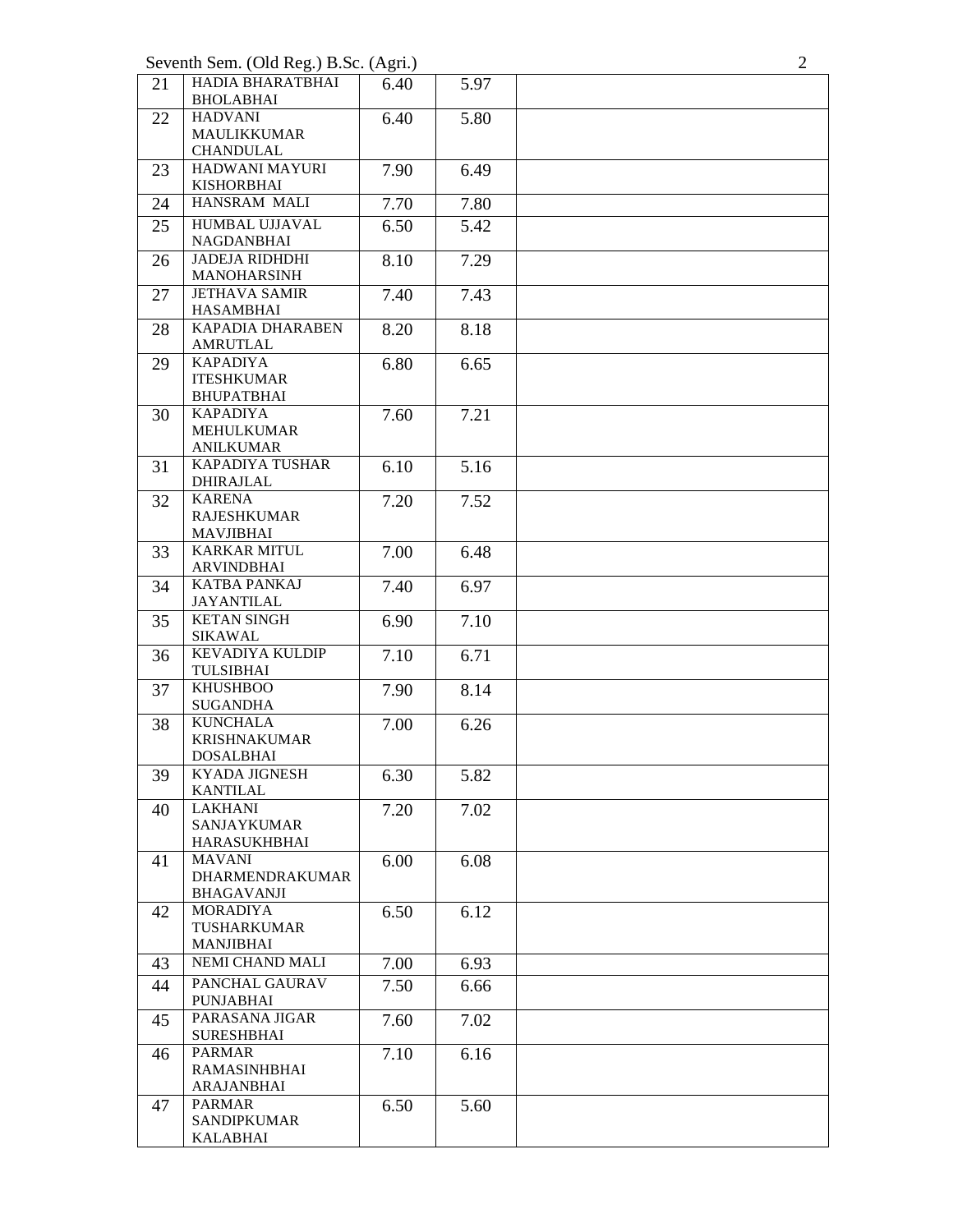Seventh Sem. (Old Reg.) B.Sc. (Agri.)

| 48 | PARMAR TUSHAR<br><b>NANDLAL</b>         | 6.00 | 5.36 |  |
|----|-----------------------------------------|------|------|--|
| 49 | PATEL JAYKUMAR                          | 7.00 | 6.83 |  |
|    | <b>VITHTHALBHAI</b>                     |      |      |  |
| 50 | PATEL JIGNESH<br><b>BABUBHAI</b>        | 7.30 | 6.15 |  |
| 51 | PATEL KRUNAL<br>NARAYANBHAI             | 6.90 | 6.89 |  |
| 52 | PATEL RAHULKUMAR                        | 6.10 | 5.16 |  |
|    | <b>KISHORBHAI</b><br><b>PATOLIYA</b>    |      |      |  |
| 53 | <b>BHAVESHKUMAR</b><br><b>VELJIBHAI</b> | 7.20 | 7.07 |  |
| 54 | <b>POPTANI</b>                          | 7.10 | 6.23 |  |
|    | <b>DIPAKKUMAR</b><br><b>DHANJIBHAI</b>  |      |      |  |
| 55 | PREM PRAKASH<br><b>SHARMA</b>           | 7.30 | 8.19 |  |
| 56 | PRIYANA GUPTA                           | 7.60 | 7.47 |  |
| 57 | PUNGERA VARUN                           | 6.80 | 6.20 |  |
|    | <b>GOVINDBHAI</b>                       |      |      |  |
| 58 | <b>RAJANI</b><br><b>MAYURKUMAR</b>      | 6.60 | 5.61 |  |
|    | PARMANAND                               |      |      |  |
| 59 | <b>RAJU LAL TELI</b>                    | 7.20 | 7.66 |  |
| 60 | <b>RANA</b>                             | 6.00 | 6.47 |  |
|    | HARIKRUSHANSINH<br><b>RAMDEVSINHJI</b>  |      |      |  |
| 61 | <b>RAVINDRA SINGH</b>                   | 7.10 | 8.05 |  |
|    | SHEKHAWAT                               |      |      |  |
| 62 | <b>SAPOVADIYA</b>                       | 7.90 | 8.15 |  |
|    | <b>MANISHKUMAR</b><br><b>HARILAL</b>    |      |      |  |
| 63 | <b>SATHVARA</b>                         | 5.60 | 6.27 |  |
|    | <b>MITESHKUMAR</b>                      |      |      |  |
|    | <b>RAMANLAL</b>                         |      |      |  |
| 64 | <b>SAVALIYA</b>                         | 7.00 | 5.83 |  |
|    | <b>DINESHKUMAR</b><br><b>MAGANBHAI</b>  |      |      |  |
| 65 | <b>SAVALIYA</b>                         | 7.40 | 7.07 |  |
|    | VISHALKUMAR                             |      |      |  |
|    | <b>MANHARBHAI</b>                       |      |      |  |
| 66 | <b>SOLANKI MANISH</b>                   | 6.80 | 6.46 |  |
|    | MULJIBHAI                               |      |      |  |
| 67 | <b>SONDARVA</b><br><b>MITULKUMAR</b>    | 7.30 | 7.02 |  |
|    | <b>KARSHANBHAI</b>                      |      |      |  |
| 68 | <b>SUKH DEV</b>                         | 7.00 | 7.89 |  |
| 69 | <b>SUTREJA</b>                          | 7.60 | 6.19 |  |
|    | <b>MANISHABEN</b>                       |      |      |  |
|    | <b>POPATBHAI</b>                        |      |      |  |
| 70 | <b>THUMMAR</b>                          | 7.00 | 5.25 |  |
|    | <b>VISHALKUMAR</b><br><b>CHIMANBHAI</b> |      |      |  |
| 71 | VARSANI VIPUL                           | 6.90 | 6.01 |  |
|    | RATILAL                                 |      |      |  |
| 72 | VASOYA NISHITH                          | 7.40 | 6.51 |  |
|    | JAYANTILAL<br><b>VINOD KUMAR</b>        |      |      |  |
| 73 | <b>JANGID</b>                           | 8.00 | 7.79 |  |

3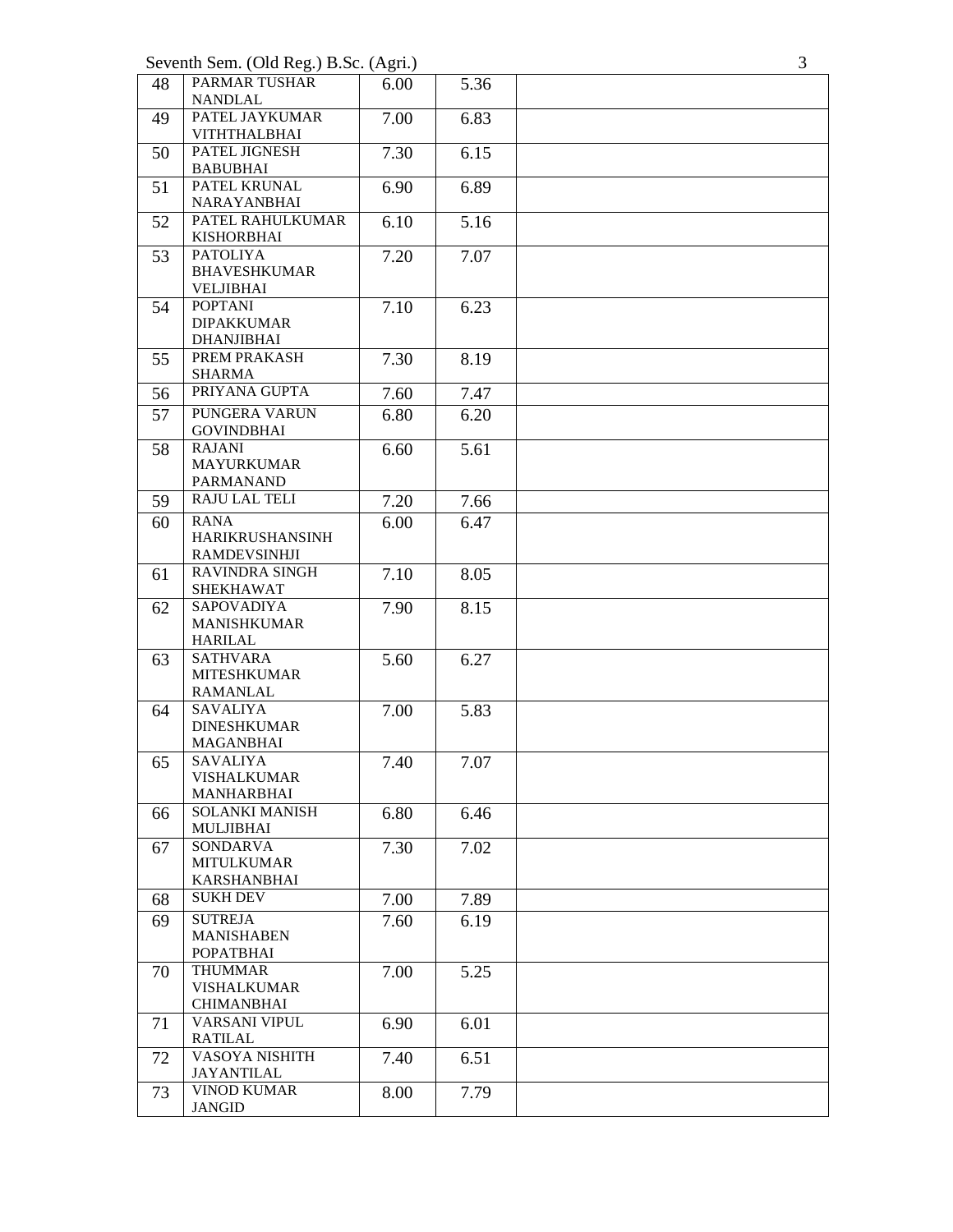No. JAU / REG / EXAM / T-2 / 700-702/ 2010 **REGISTRAR** Date: 11/02/2010

# **Copy f.w.cs. to** :<br>1. The Princi

- 1. The Principal, College of Agriculture, JAU, Junagadh (5 copies)<br>2. The Director of Students Welfare, JAU, Junagadh
- 2. The Director of Students Welfare, JAU, Junagadh<br>3. Table-4 of this branch
- Table-4 of this branch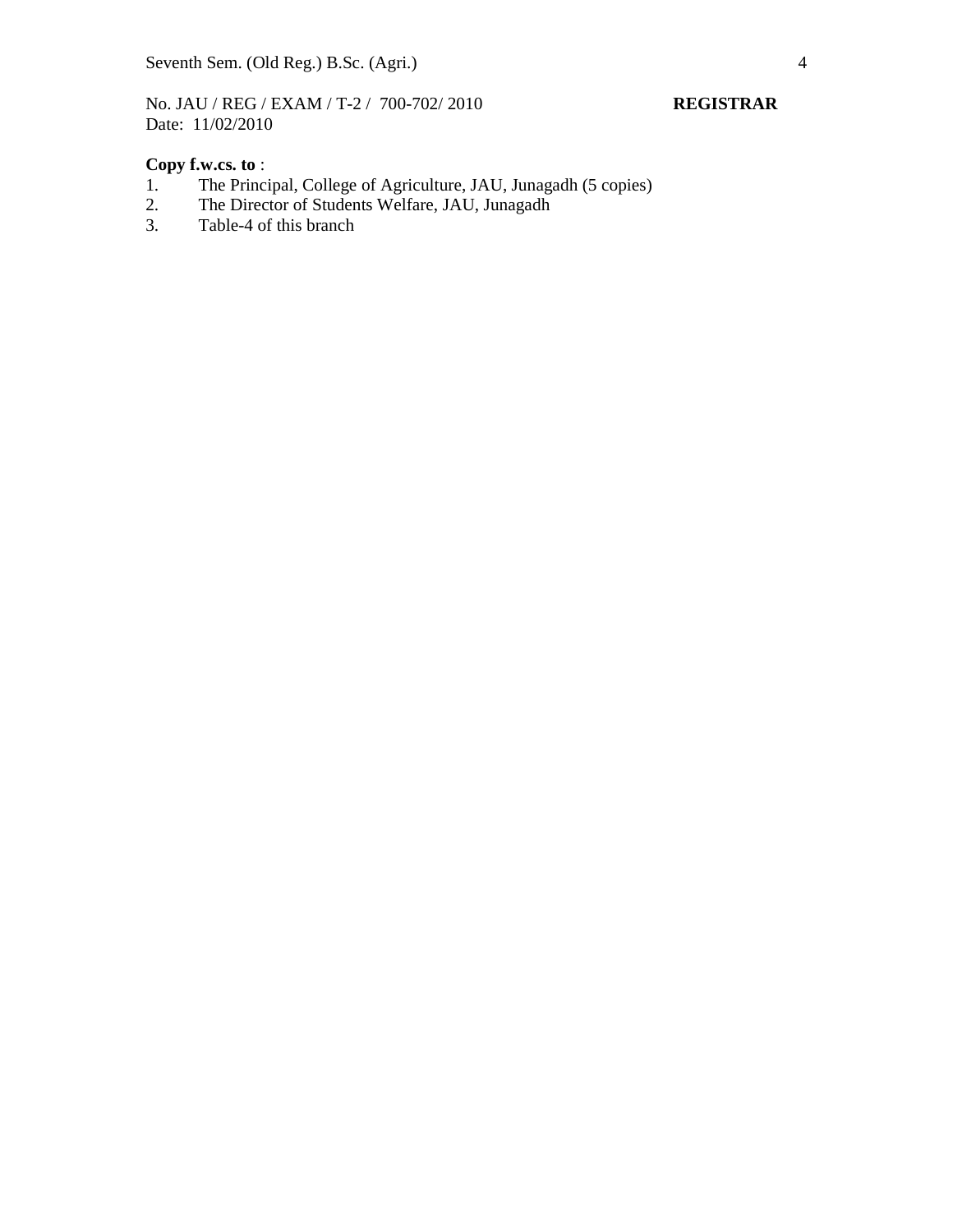Result of SECOND SEMESTER (New Make-up) of B.Sc.(Hons.) Agri. degree course examination conducted by the Junagadh Agricultural University in the month of February-2010 at College of Agriculture, JAU, Junagadh is declared as under.

|     |                |                                          | G.P.A.   | C.G.P.A. |                                                 |
|-----|----------------|------------------------------------------|----------|----------|-------------------------------------------------|
|     | Seat           |                                          | obtained | obtained |                                                 |
| No. |                | Name                                     | (10.00)  | (10.00)  | <b>REMARKS</b>                                  |
|     |                |                                          | basis    | basis    |                                                 |
|     | $\mathbf{1}$   | <b>CHAUHAN</b><br>5.16<br>4.89           |          |          | 1. Not promoted to Third Semester               |
|     |                | <b>VIPULKUMAR</b>                        |          |          | 2. On academic probation to clear the course(s) |
|     |                | <b>RAMBHAI</b>                           |          |          | Ag.Stat.2.2 by Fourth & Final trial             |
|     |                | <b>DER PRADIP</b>                        |          |          |                                                 |
|     | $\overline{2}$ | <b>BHARATKUMAR</b>                       | 6.04     | 6.01     | 1. Promoted to Fourth Semester                  |
|     |                | <b>DULERA</b>                            |          |          |                                                 |
|     | 3              | <b>JYOTIBEN</b>                          | 5.37     | 5.60     |                                                 |
|     |                | <b>GOVINDBHAI</b><br><b>HADIYA VIJAY</b> |          |          | 1. Promoted to Fourth Semester                  |
|     | 4              | <b>PANCHABHAI</b>                        | 5.94     | 5.70     | 1. Promoted to Fourth Semester                  |
|     |                | <b>KALOLA</b>                            |          |          |                                                 |
|     |                | <b>NIKUNJKUMAR</b>                       |          |          |                                                 |
| 5   |                | <b>ASHOKBHAI</b>                         | 5.87     | 5.95     | 1. Promoted to Fourth Semester                  |
|     |                | <b>KATARIYA</b>                          |          |          |                                                 |
|     |                | <b>HITESH</b>                            |          |          |                                                 |
|     | 6              | <b>MADHUBHAI</b>                         | 5.51     | 5.52     | 1. Promoted to Fourth Semester                  |
|     |                | <b>MAKVANA</b>                           |          |          |                                                 |
|     | $\overline{7}$ | <b>SUBHASHH</b><br><b>JIVANLAL</b>       | 5.86     | 5.87     | 1. Promoted to Fourth Semester                  |
|     |                | <b>MALAVIYA</b>                          |          |          |                                                 |
|     |                | <b>KETAN</b>                             |          |          |                                                 |
|     | 8              | <b>BHAVESHBHAI</b>                       | 5.34     | 5.45     | 1. Promoted to Fourth Semester                  |
|     |                | <b>NANDANIYA</b>                         |          |          |                                                 |
|     |                | <b>JIGNESHKUMAR</b>                      |          |          |                                                 |
|     | 9              | <b>KARSHANBHAI</b>                       | 5.70     | 5.83     | 1. Promoted to Fourth Semester                  |
|     |                | <b>PARMAR</b>                            |          |          |                                                 |
|     |                | <b>SUJATABEN</b>                         |          |          |                                                 |
|     | 10             | <b>JAMANBHAI</b>                         | 5.44     | 5.76     | 1. Promoted to Fourth Semester                  |
|     |                | <b>SONDARVA</b>                          |          |          |                                                 |
|     | 11             | <b>JYOTIBEN</b>                          | 5.47     | 5.52     |                                                 |
|     |                | <b>RAMJIBHAI</b>                         |          |          | 1. Promoted to Fourth Semester                  |

No. JAU / REG / EXAM / T-2 /1433-35/ 2010 **REGISTRAR** Date: 25/02/2010

- 1. The Principal, College of Agriculture, JAU, Junagadh (5 copies)
- 2. The Director of Students Welfare, JAU, Junagadh<br>3. Table-4 of this branch
- Table-4 of this branch